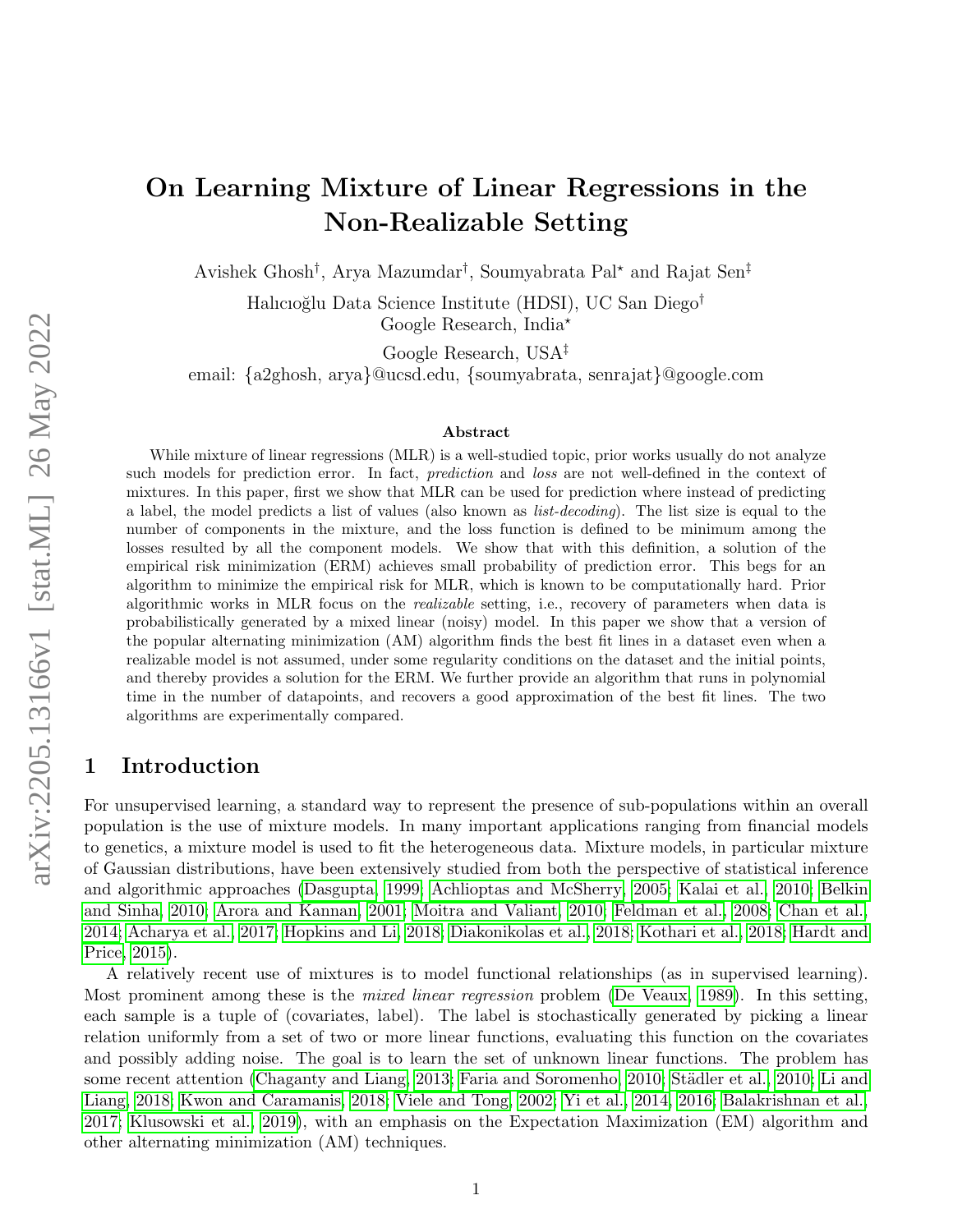However, it is to be noted, all of these previous works on mixed-linear regression and their algorithmic guarantees, assumes a generative model for the data, and then provides sample-complexity guarantees for parameter-estimation. On the other hand, in the non-realizable setting, where one is just provided with a set of (covariates, label) pairs, algorithmic methods to find two or more optimal lines were never explored. This is in sharp contrast with high-dimensional Gaussian mixtures, where in the non-realizable setting, the k-means, k-median, and similar objective functions are incredibly popular, and the algorithmic guarantees focus on approximating the objective of cost function (lack of generative modeling implies no parameter estimation to be done). For example, the famous  $k$ -means $++$  algorithm provides an approximate answer with a cost within  $\log k$ -factor of the optimal value [\(Vassilvitskii and Arthur, 2006\)](#page-14-7).

This begs the question, in the non-realizable data-dependent setting what is a loss/risk function that one should aim to minimize to find the best-fitting lines? Given a set of lines, our objective should be to assign a data-sample to the line that best explains the relation between the covariates and label in the data sample. The general loss function provided in Eq. [\(1\)](#page-3-0) below captures this fact, which is the minimum of some base loss function evaluated for all the lines - in short the min-loss. On the other hand, the lines should be chosen such that the total error of all the data-samples due to such assignment is minimized. A special case would be that motivated from the k-means objective where we resort to a squared error metric. This is provided in Eq. [\(2\)](#page-3-1)), and appeared in [\(Yi et al., 2014\)](#page-14-5). In fact, it was shown in [\(Yi et al.,](#page-14-5) [2014\)](#page-14-5) that optimizing this loss function is computationally hard.

The definition of the min-loss also motivates the question whether we can use the learned model for prediction using this metric? Indeed, mixture models are mainly studied for statistical inference; it is not clear how one can use a learned mixture of linear regressions for predicting the label, given the covariates. We claim that this can be done by predicting a *list of labels*, instead of predicting a single label for a given set of covariates. This notion of predicting a list is not unusual: for robust linear regression this has been proposed in [\(Karmalkar et al., 2019\)](#page-13-10). However, in our setting this is a more natural solution, as each element on the list correspond to the label produced by each component model in the mixture. While this is intuitively satisfying, the min-loss and the list-decoding paradigm still needs validation in a learning theoretic sense.

In this paper, we show that indeed it is possible to obtain generalization bounds in the sense of PAC learning functional mixture models, using the min-loss and list decoding. That further motivates the algorithmic question of finding optimal solution for the empirical risk minimization (ERM) problem. Since the ERM for this problem is NP-hard, we propose two approximation algorithms. It is shown that the algorithms provide provable guarantees under the non-realizable setting in terms of converging to either the optimal parameters, or approximating the risk function.

#### 1.1 Summary of Contributions

While the main technical contribution of this paper is analysis of two algorithms in the non-realizable data dependent setting, we believe the proposition of using mixture models for prediction tasks can have potential application in variety of use-cases where it is allowable to predict a list of potential outcomes, instead of a unique answer. The application domains can be recommender systems [\(Resnick and Varian,](#page-14-8) [1997\)](#page-14-8) or text auto-completion [\(Kannan et al., 2016\)](#page-13-11), where making multiple suggestions to a user is common. Thus a learning-theoretic validation of the list-decoding is useful. Our results are summarized below.

Generalization for min-loss: We show that, under our definitions of list-prediction and min-loss, the optimizer of the ERM problem is indeed a good population predictor, by proving that the mixture-function class with min-loss has a Rademacher complexity not more than  $O(k)$  times than that of the base function class, where  $k$  is the number of mixture components. This provides validation of our use of min-loss with the list prediction, and also motivates approximation algorithms for the ERM. (Section [3\)](#page-4-0).

An AM algorithm in the non-realizable setting: We propose a version of alternating minimization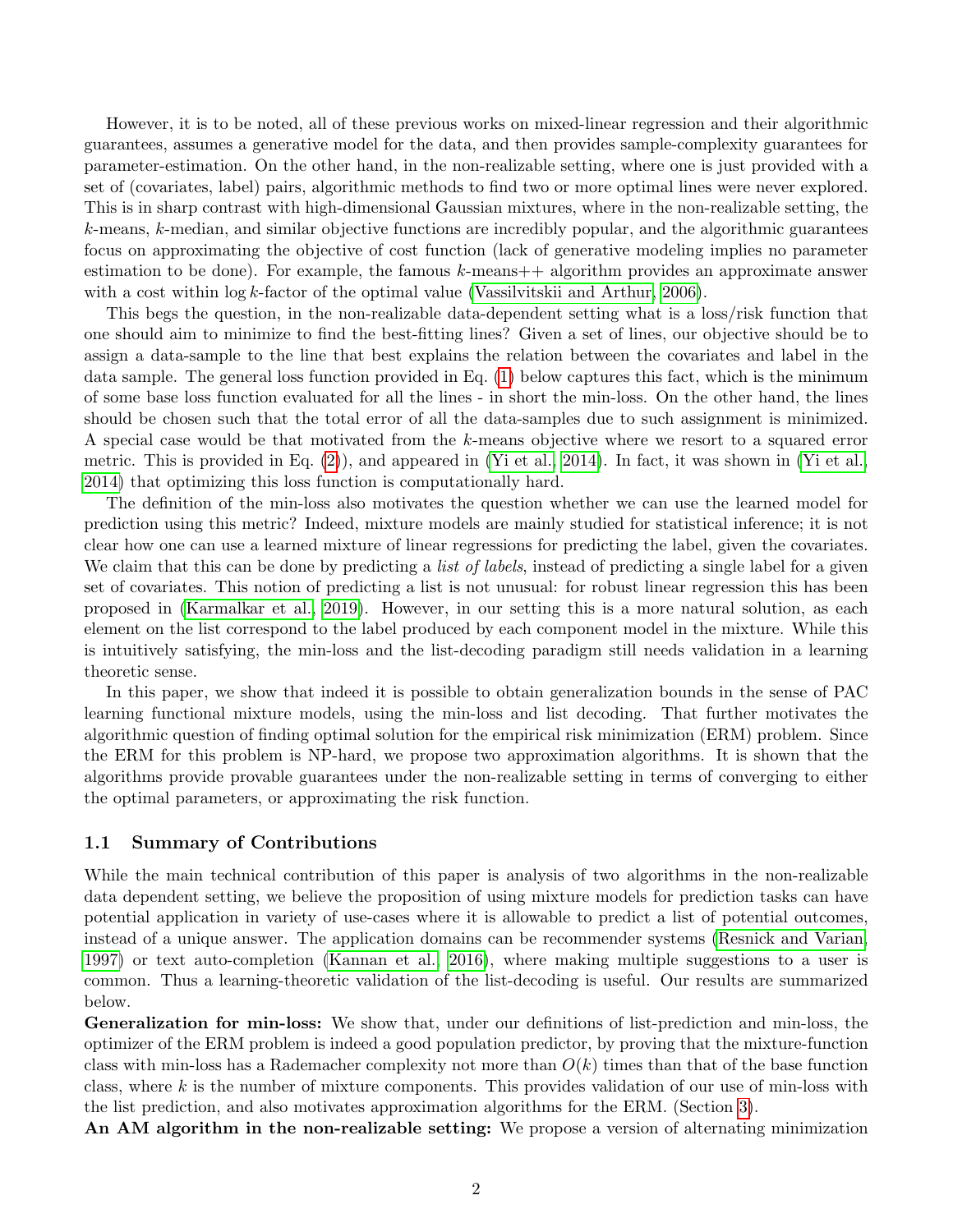(AM) algorithm, that converges to the optimal models (lines that minimizes the ERM), if initialized close enough. While the closeness condition can look stringent, in practice the algorithm can be made to converge with few restarts (different choices of initial points). The main technical difficulty in analyzing this algorithm comes from the non generative aspect of data, and we characterize a natural bias in this framework and show that, AM converges exponentially provided this bias is (reasonably) small. Additionally, in the non-generative framework, we define a (geometric) data dependent gap indicating a natural complexity measure of the mixture problem, and characterize our results as a function of it. We emphasize that in previous works on AM [\(Yi et al., 2014,](#page-14-5) [2016\)](#page-14-6) focused on the generative model in the noise less setting, and hence did not have any bias or data dependent gap. Furthermore, our AM algorithm converges without the requirement of re-sampling fresh data at each iterations, in contrast to the previous works on AM [\(Jain](#page-13-12) [et al., 2013;](#page-13-12) [Netrapalli et al., 2015;](#page-14-9) [Yi et al., 2014,](#page-14-5) [2016\)](#page-14-6). (Section [4.1\)](#page-4-1).

A sub-sampling based algorithm: Instead of trying to find the optimal set of lines that minimizes the ERM, we can alternatively seek to find some set of lines that provides a value of the loss function close to the minimum. In this vein, we proposed a sampling-based algorithm that fits lines to all possible partitions of a smaller random subset of the dataset. Since the subset is smaller, this can be done exhaustively. The found lines can then be verified against the entirety of the dataset to find the best choice. Note that, the guarantee this algorithm can provide is very different from the AM algorithm. Specifically, under some mild assumptions, the algorithm can provide a  $O(1/\sqrt{\log n})$  additive approximation to objective [\(3\)](#page-3-2) where  $n$  is the number of observed examples. The run-time is polynomial in  $n$  but exponential in  $d$  (the covariate dimension), provided that the number of mixtures is a constant. In practice, by modifying the algorithm the dependence on  $d$  can be made polynomial, but as of now we do not have a theoretical analysis for that version of the algorithm. (Section [4.3\)](#page-8-0).

Practical considerations: experiments: We also conduct experiments on both non-linear synthetic data and real data using the different algorithms that we propose. We reach some interesting conclusions from our empirical study, namely the following: 1) The AM algorithm is very practical in terms of running time but its performance crucially depends on its initialization 2) A minor modification of the sub-sampling based algorithm has good empirical performance both in terms of generalization error and time complexity making it a viable alternative to AM algorithm in real world applications, and 3) The modified sub-sampling based algorithm can serve as a good initialization for the AM algorithm. (Section [5\)](#page-9-0).

### 1.2 Related Work

As mentioned all prior works on mixture of linear regressions are in the realizable setting, where the aim is statistical inference. Most papers aim to to do parameter estimation with near-optimal sample complexity, with a large fraction focusing on the performance of the ubiquitous expectation maximization (EM) algorithm.

Notably, in [\(Balakrishnan et al., 2017\)](#page-12-6), it was shown that the EM algorithm is able to find the correct lines if initialized with close-enough estimates. Furthermore, in the finite sample setting, [\(Balakrishnan](#page-12-6) [et al., 2017\)](#page-12-6) shows convergence within an  $\ell_2$  norm ball of the actual parameters, and [\(Klusowski et al., 2019\)](#page-13-9) then extends in to an appropriately defined cone. In [\(Yi et al., 2014\)](#page-14-5), the initial estimates were chosen by the spectral method to obtain nearly optimal sample complexity for 2 lines, and then [\(Yi et al., 2016\)](#page-14-6) extends this to k lines. Interestingly, for the special case of 2 lines, [\(Kwon and Caramanis, 2018\)](#page-14-3) shows that the any random initialization suffices. The above works assume the covariates to be standard Gaussian random vectors. Finally, in [\(Li and Liang, 2018\)](#page-14-2), the assumption of standard Gaussian covariates is relaxed (to allow Gaussians with different covariances) and near-optimal sample and computational complexity is achieved, albeit not via the EM algorithm. Another line of research focuses on understanding the convergence rate of AM, and in [\(Ghosh and Kannan, 2020;](#page-13-13) [Shen and Sanghavi, 2019\)](#page-14-10) it is shown that AM, or its variants can converge at a double exponential (super-linear) rate.

In another line of work in the realizable setting, one is allowed to design covariates to query for corre-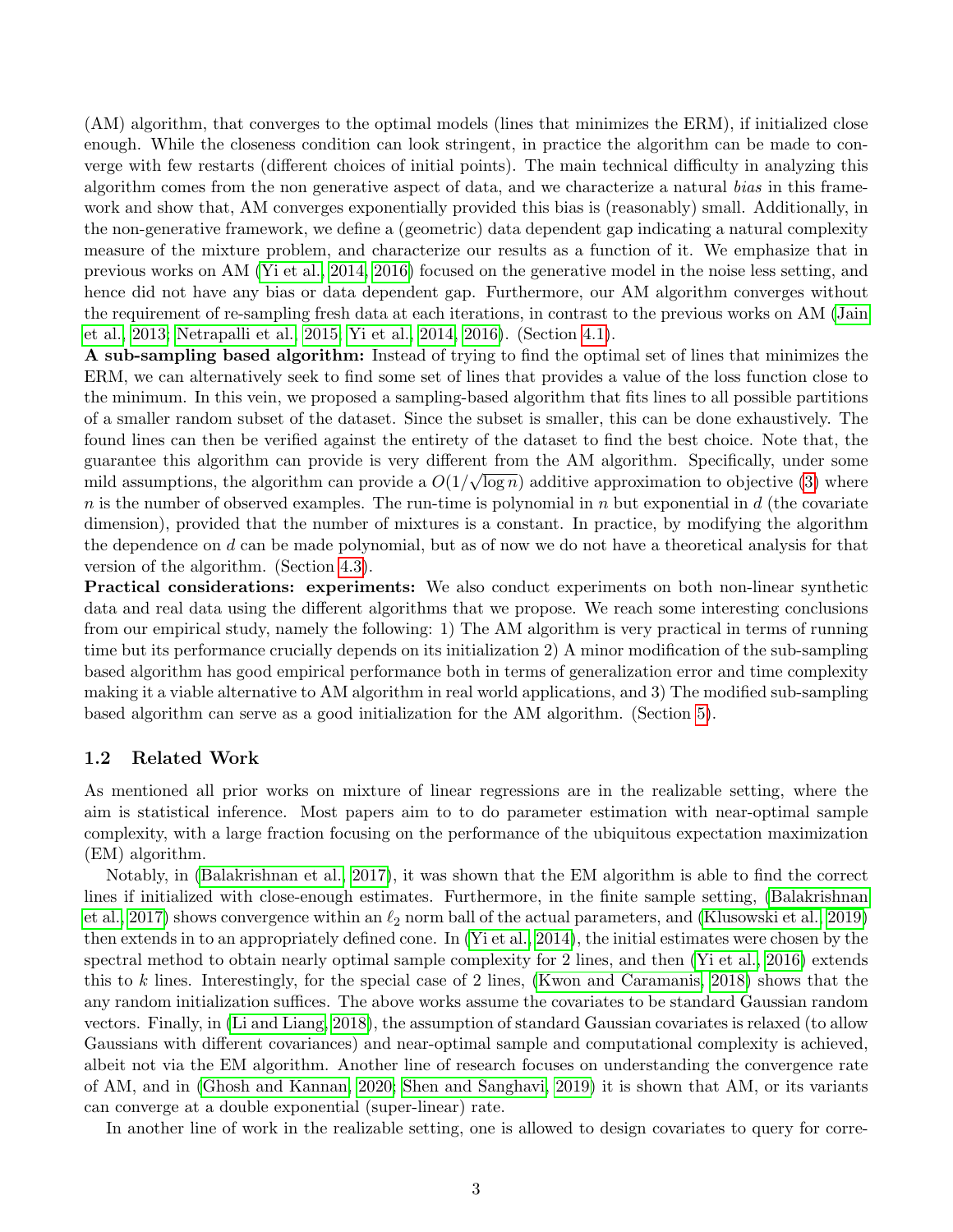sponding labels [\(Yin et al., 2019;](#page-14-11) [Krishnamurthy et al., 2019;](#page-13-14) [Mazumdar and Pal, 2020\)](#page-14-12). However, none of these works is directly comparable to our setting.

# <span id="page-3-3"></span>2 Problem Formulation

We are interested in learning a mixture of functions from  $\mathcal{X} \to \mathcal{Y}$  for  $\mathcal{X} \subseteq \mathbb{R}^d$ , that best fits a data distribution D over  $(\mathcal{X}, \mathcal{Y})$ . The learner is given access to n samples  $\{x_i, y_i\}_{i=1}^n$  from the distribution D. As in usual PAC learning there exists a base function class  $\mathcal{H}: \mathcal{X} \to \mathcal{Y}$  and the individual functions of the learned mixture should belong to  $H$ . However, we will work in the paradigm of list decoding where the learner is allowed to output a list of responses given a test sample x each of which corresponds to a mixture component function applied to x. We now formally define a list-decodable function class.

**Definition 2.1.** For a base function class  $H$ , we can construct a k-list-decodable vector valued function class, denoted by  $\bar{\mathcal{H}}_k$  such that any  $\bar{h} \in \bar{\mathcal{H}}_k$  is defined as

<span id="page-3-0"></span>
$$
\bar{h} = (h_1(\cdot), \cdots, h_k(\cdot))
$$

for some set of h<sub>i</sub>'s such that  $h_i \in H$  for all i. Thus  $\bar{h}$ 's map  $\mathcal{X} \to \mathcal{Y}^k$  and form the new function class  $\bar{\mathcal{H}}_k$  .

We will omit the k in  $\bar{\mathcal{H}}$  when clear from context. As in PAC learning, we need to define a loss measure to quantify the quality of learning. For the list decodable setting, it is natural to compete on the minimum loss achieved by any of the values in the list for a particular example [\(Kothari et al., 2018\)](#page-13-5). In order to formally define the min-loss setting, let  $\ell : \mathcal{Y} \times \mathcal{Y} \to \mathbb{R}^+$  be a base loss function. Then the min-loss is defined as follows,

$$
\mathcal{L}(y,\bar{h}(x)) := \min_{j \in [k]} \ell(y,\bar{h}(x)_j) = \min_{j \in [k]} \ell(y,h_j(x)) \nL(\bar{h}) := \frac{1}{n} \sum_{i=1}^n \mathcal{L}(y_i,\bar{h}(x_i)).
$$
\n(1)

In much of this paper we will specialize to a setting where the base function class is linear i.e  $\mathcal{H} =$  $\{\langle \theta, \cdot \rangle : \forall \theta \in \mathbb{R}^d \text{ s.t } ||\theta||_2 \leq w\}.$  In this case, we can follow a simplified notation for the min-loss,

$$
L(\theta_1,\ldots,\theta_k) = \frac{1}{n} \sum_{i=1}^n \min_{j \in [k]} \{ (y_i - \langle x_i, \theta_j \rangle)^2 \}.
$$
 (2)

<span id="page-3-2"></span><span id="page-3-1"></span>with 
$$
(\theta_1^*, \dots, \theta_k^*) = \underset{\{\theta_j\}_{j=1}^k}{\text{argmin}} L(\theta_1, \dots, \theta_k).
$$
 (3)

Our focus in this paper is on generalization of the above learning problem. In Section [3](#page-4-0) we analyze the Rademacher complexity [\(Mohri et al., 2018\)](#page-14-13) of learning the mixture function class with respect to the min-loss. However, it is known that the Emprirical Risk Minimization (ERM) problem in Eq. [3](#page-3-2) even for the linear setting is NP-Hard [\(Yi et al., 2014\)](#page-14-5). Therefore, we propose two algorithms to (approximately) solve this ERM problems in Sections [4.1](#page-4-1) and [4.3](#page-8-0) under different sets of assumptions, even when the dataset does not follow the correct generative model.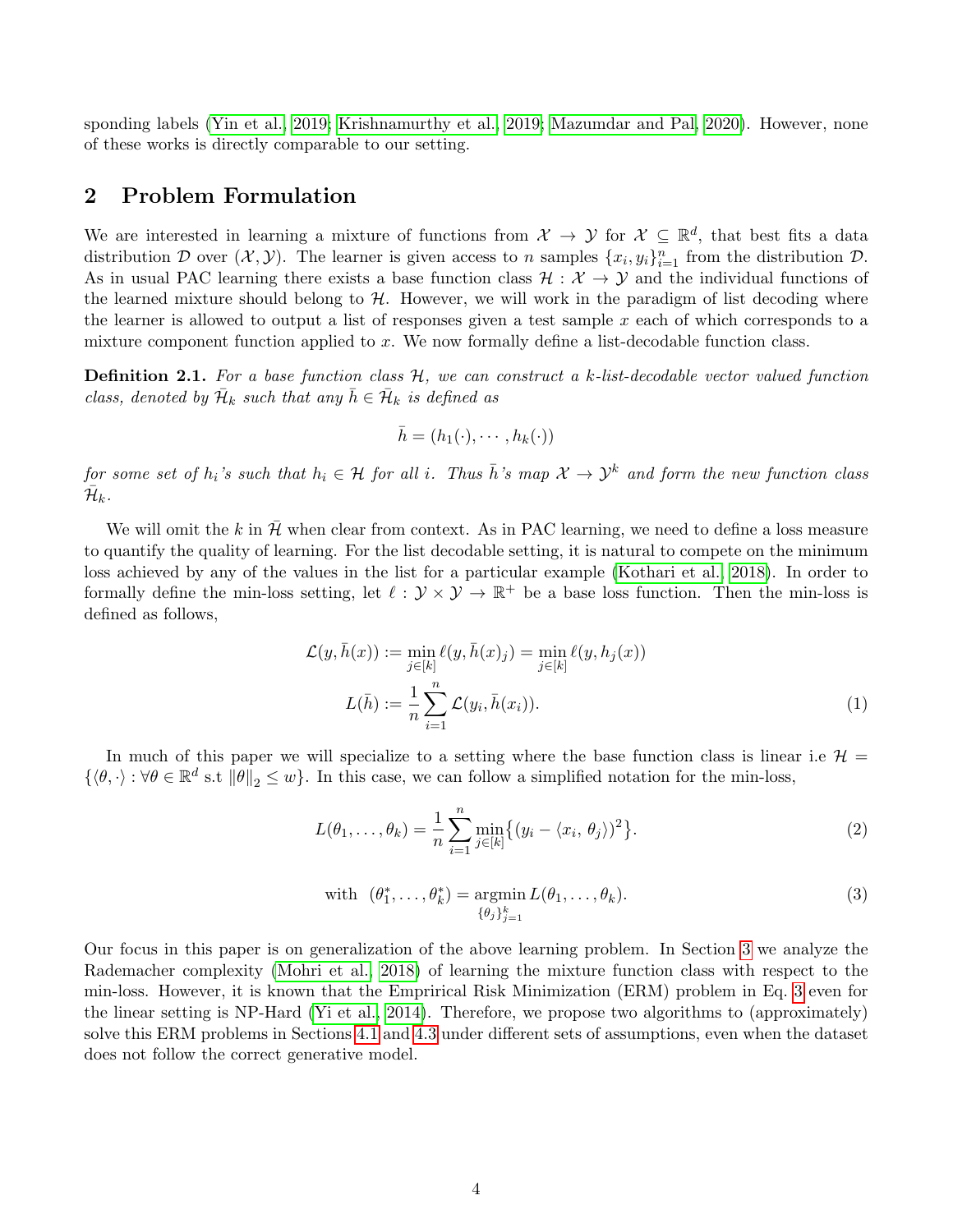# <span id="page-4-0"></span>3 Generalization guarantees for Supervised Learning

Our main result in this section is that the Rademacher complexity [\(Mohri et al., 2018\)](#page-14-13) of learning a mixture of k functions for the min-loss defined above is bounded by k times the Rademacher complexity of the base function class from which the mixture components are drawn. We assume that the base loss function  $\ell$  in Section [2](#page-3-3) is  $\mu$ -Lipschitz i.e  $|\ell(y, y_1) - \ell(y, y_2)| \leq \mu |y_1 - y_2|$  for all  $y_1, y_2 \in \mathcal{Y}$ . For the sake of completeness recall that the empirical Rademacher complexity of  $H$  [\(Mohri et al., 2018\)](#page-14-13) is defined as,

$$
\hat{\mathfrak{R}}_{S_x}(\mathcal{H}) = \frac{1}{n} \mathbb{E}_{\sigma} \left[ \sup_{h \in \mathcal{H}} \sum_{i=1}^n \sigma_i h(x_i) \right],\tag{4}
$$

where  $\sigma$  is a set of Rademacher RV's. As a notational convenience, we use  $\mathcal{D}_x$  to denote the marginal distribution over the covariates and  $S_x$  as the set of observed covariates. The Rademacher complexity is then defined as  $\hat{\mathfrak{R}}_n(\mathcal{H}) = \mathbb{E}_{S_x \sim \mathcal{D}_x^n} [\hat{\mathfrak{R}}_S(\mathcal{H})]$ . We are interested in the (empirical) Radmacher complexity of the mixture function class along with the min-loss which is defined as

$$
\hat{\mathfrak{R}}_S(\bar{\mathcal{H}}_k) = \frac{1}{n} \mathbb{E}_{\boldsymbol{\sigma}} \left[ \sup_{\bar{h} \in \bar{\mathcal{H}}_k} \sum_{i=1}^n \sigma_i \mathcal{L}(y_i, \bar{h}(x_i)) \right]
$$

where  $\{x_i, y_i\}$  are *n* samples from  $\mathcal{D}^n$ . Our first result is the following theorem.

<span id="page-4-2"></span>Theorem 3.1. We have the following bound,

$$
\hat{\mathfrak{R}}_{S}(\bar{\mathcal{H}}_{k}) \leq k \mu \hat{\mathfrak{R}}_{S_{x}}(\mathcal{H})
$$
\n<sup>(5)</sup>

for any  $S = \{x_i, y_i\}_{i=1}^n$  and  $S_x = \{x_i\}_{i=1}^n$ . Therefore, it also follows that  $\hat{\mathfrak{R}}_n(\bar{\mathcal{H}}_k) \leq k\mu \hat{\mathfrak{R}}_n(\mathcal{H})$ .

We provide the proof in Appendix [B.](#page-19-0) In the rest of the paper our focus will be on the setting where the base function class is linear i.e  $\mathcal{H} = \{ \langle \theta, \cdot \rangle : \forall \theta \in \mathbb{R}^d \text{ s.t } ||\theta||_2 \leq w \}.$  It is well-known that when  $\mathcal{X} \subseteq \{x \in \mathbb{R}^d : ||x||_2 \leq R\}$  that  $\mathcal{R}_n(\mathcal{H}) = O(wR/\sqrt{n})$  [\(Mohri et al., 2018,](#page-14-13) Chapter 11). Therefore, our above result would immediately yield that the Rademacher complexity of the mixture function class with min-loss satisfies  $\hat{\mathfrak{R}}_n(\bar{\mathcal{H}}_k) = O((k\mu wR)/\sqrt{n}).$ 

# 4 Algorithms in the non-realizable setting

### <span id="page-4-1"></span>4.1 AM Algorithm

Recall that our goal is to address the problem of mixed linear regression, without any generative assumption. Given the data-label pairs  $\{x_i, y_i\}_{i=1}^n$ , where  $x_i \in \mathbb{R}^d$  and  $y_i \in \mathbb{R}$ , our goal is to fit k linear predictors, namely  $\{\theta_j^*\}_{j=1}^k$ . We analyze an alternating minimization (AM) algorithm, and show that, provided *suitable* initialization, AM converges at an exponential speed.

We first fix a few notation here. Suppose that the optimal parameters  $\{\theta_j^*\}_{j=1}^k$  partition the dataset  ${x_i, y_i}_{i=1}^n$  in k sets,  ${S_j^*}_{j=1}^k$ , where

$$
S_j^* = \{ i \in [n] : (y_i - \langle x_i, \theta_1^* \rangle)^2 = \min_{j \in [k]} (y_i - \langle x_i, \theta_j^* \rangle)^2 \},
$$

and similarly for  $S_2^*,\ldots,S_k^*$ . In words,  $S_1^*$  is the set of observations, where  $\theta_1^*$  is a better (linear) predictor compared to  $\theta_2^*, \ldots, \theta_k^*$ .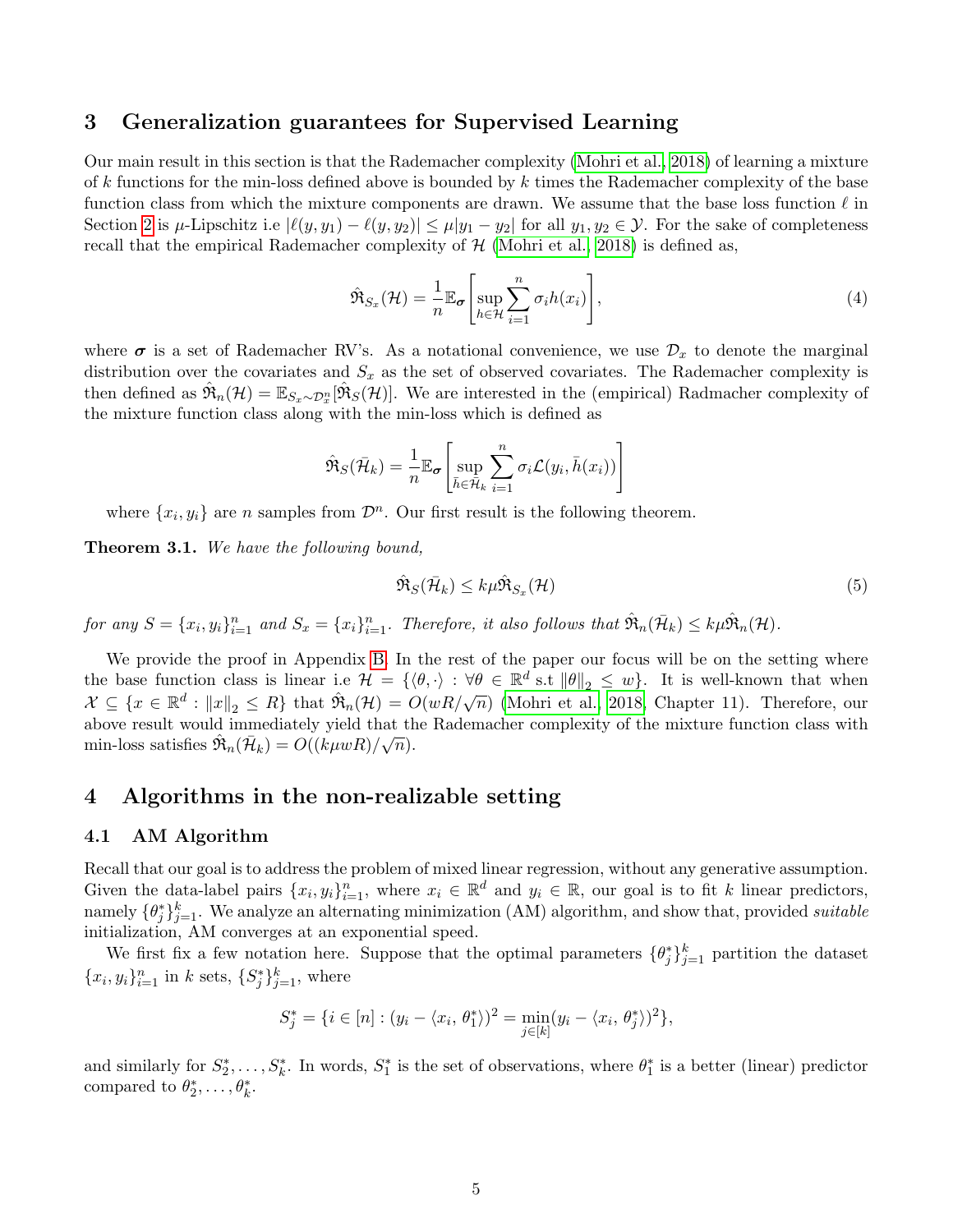#### 4.1.1 Gradient Alternating Minimization (AM)

We now propose a provable algorithm in this section. The algorithm to find the best linear predictors in mixed setup is the classical Alternating Minimization (AM) [\(Yi et al., 2014,](#page-14-5) [2016\)](#page-14-6). Our proposed approach in formally given in Algorithm [1.](#page-6-0) Every iteration of the algorithm has in two steps: (a) given data, we first estimate which, out of k predictors obtains minimum loss in fitting the data (through a quadratic loss function); and (b) after this, we take a gradient step with a chosen step size to update the underlying parameter estimates.

In the first step, based on the current estimates, i.e.,  $\{\theta_i^{(t)}\}$  $\{y_j^{(t)}\}_{j=1}^k$ , Algorithm [1](#page-6-0) first finds the set of indices,  $S_i^{(t)}$  $j_j^{(t)}$  for  $j \in [k]$ , and partitions the observations. We first calculate the residual on each of the possible predictors and choose the one minimizing it, and thereafter a partition is formed by by simply collecting the observations corresponding to a particular predictor. In this way, we form  $S_i^{(t)}$  $j^{(t)}$  for all  $j \in [k]$  at iteration t.

In the second step, we take one iteration of gradient descent over the losses in each partition  $S_i^{(t)}$  $\frac{1}{j}$ , with an appropriately chosen step size. The loss corresponding to each observation in partition  $S_i^{(t)}$  $j^{(\iota)}$  is the quadratic loss. Note that unlike classical AM, we do not obtain the next iterate by solving a linear regression problem—instead we take a gradient step with respect to an appropriately defined loss function. This is done for theoretical tractability of Algorithm [1.](#page-6-0)

Estimation without-resampling at each iteration: One attractive feature of our algorithm is that, unlike classical AM for mixtures of regression, our algorithm does not require any re-sampling (fresh samples for every iteration). Note that AM based algorithms typically require resampling to nullify the independence issues across iterations, and simplifies the analysis. [\(Netrapalli et al., 2015\)](#page-14-9) uses it for phase retrieval, [\(Jain et al., 2013\)](#page-13-12) for low-rank matrix completion, [\(Ghosh et al., 2020\)](#page-13-15) for distributed clustering and [\(Yi et al., 2014,](#page-14-5) [2016\)](#page-14-6) uses it for mixed linear regression.

Note that, since our approach is entirely *data-driven*, the optimal parameters  $\{\theta_j^*\}_{j=1}^k$  actually depend on the entire data  $\{x_i, y_i\}_{i=1}^n$ . Hence, re-sampling would not make sense in the framework. In the sequel, we characterize the cost of not having the flexibility of resampling in our non-realizable setting. In particular we show that we require a stronger initialization condition compared to that of [\(Yi et al., 2014,](#page-14-5) [2016\)](#page-14-6), where the authors use the generative framework as well as re-sampling.

### 4.2 Theoretical Guarantees for Gradient AM

In this section, we obtain theoretical guarantees for Algorithm [1.](#page-6-0) Recall that we have n samples  $\{x_i, y_i\}_{i=1}^n$ , where  $x_i \in \mathbb{R}^d$ , and we do not assume any generative model for  $y_i$ . Furthermore, we want to fit k lines to the data—in other words, we want to estimate  $\{\theta_j^*\}_{j=1}^k$ .

Without loss of generality, and for scaling purposes, we take

$$
\max_{i \in [n]} \|x_i\| \le 1 \text{ and } \max_{i \in [n]} |y_i| \le 1.
$$

Note that the upper-bound of 1 can indeed be scaled by the maximum norm of the data.

Recall that  $\{S_j^*\}_{j=1}^n$  are the true partition given by the optimal parameters  $\{\theta_j^*\}_{j=1}^n$ . Before providing the theoretical result, let us define a few problem dependent geometric parameters. We define the (problem dependent) separation as

$$
\Delta = \min_{j \in [k]} \min_{i \notin S_j^*} |y_i - \langle x_i, \theta_j^* \rangle|.
$$

Note that, under the generative model,  $\Delta \leq \min_{j\neq\ell} ||\theta_\ell^* - \theta_j^*||$ , which is the usual definition of separation, as proposed in [\(Yi et al., 2016\)](#page-14-6). The above is a natural extension to the non-generative framework.

We make the following assumption: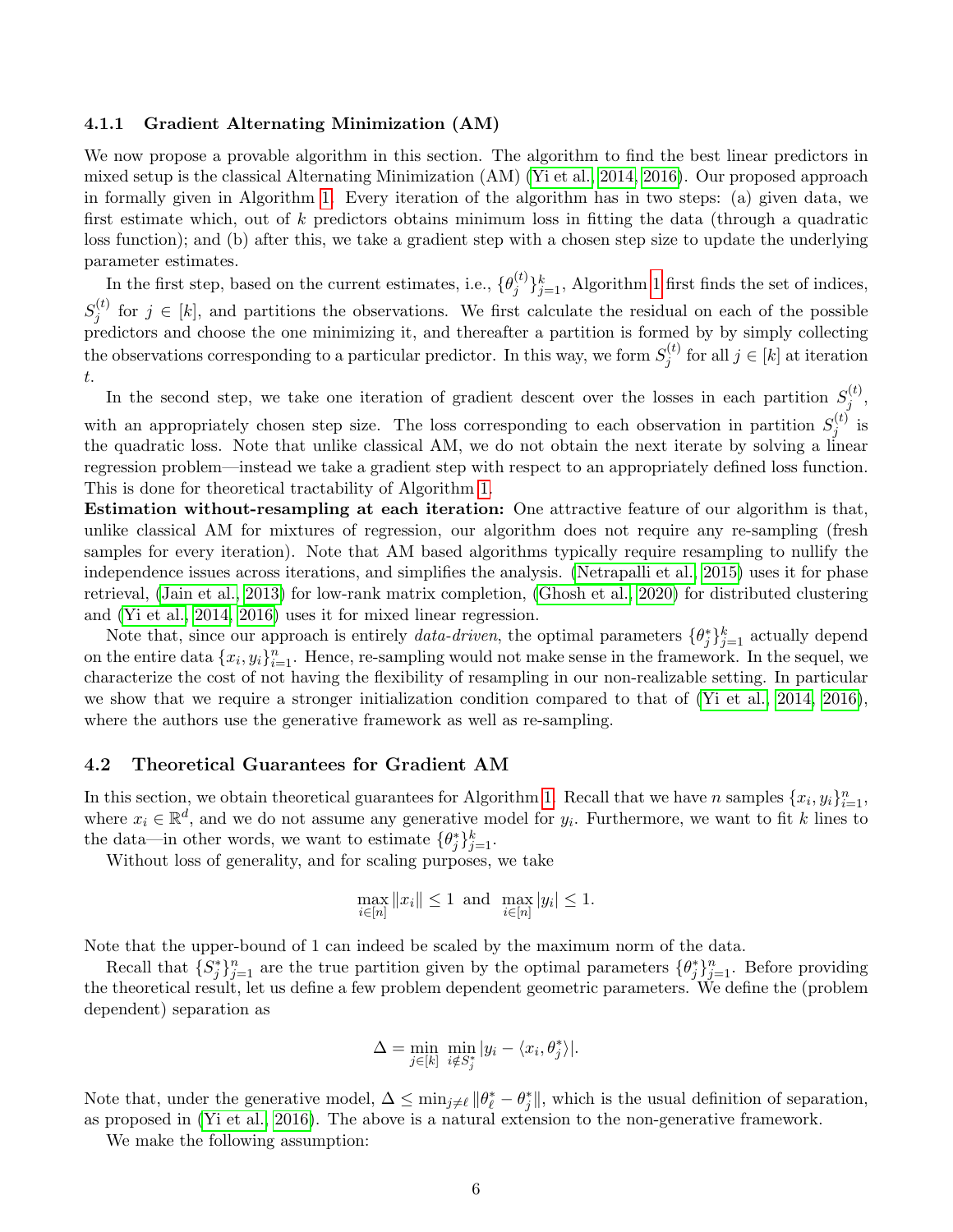#### <span id="page-6-0"></span>Algorithm 1 Gradient AM for Mixture of Regressions

- 1: **Input:**  $\{x_i, y_i\}_{i=1}^n$ , Step size  $\gamma$
- 2: Initialization: Initial iterate  $\{\theta_i^{(0)}\}$  $\{e^{(0)}\}_{j=1}^k$
- 3: for  $t = 0, 1, ..., T 1$  do
- 4: Partition:
- 5: Construct  $\{S_i^{(t)}\}$  $\{(\begin{matrix}t\\j\end{matrix})\}_{j=1}^k$  such that

$$
S_j^{(t)} = \{i \in [n] : (y_i - \langle x_i, \theta_j^{(t)} \rangle)^2
$$

$$
= \min_{j' \in [k]} (y_i - \langle x_i, \theta_{j'}^{(t)} \rangle)^2 \} \ \forall \ j \in [k]
$$

6: Gradient Step:

$$
\theta_j^{(t+1)} = \theta_j^{(t)} - \frac{\gamma}{n} \sum_{i \in S_j^{(t)}} \nabla F_i(\theta_j^{(t)}), \ \ \forall \ j \in [k]
$$

7: where  $F_i(\theta_i^{(t)})$  $\binom{t}{j} = (y_i - \langle x_i, \theta_j^{(t)} \rangle)^2$ 8: end for 9: Output:  $\{\theta_i^{(T)}\}$  $\{a^{(T)}\}_{j=1}^k$ 

<span id="page-6-1"></span>Assumption 4.1. For all  $i \in S_j^*$ , we have  $\max_i |y_i - \langle x_i, \theta_j^* \rangle| \leq \lambda$  and  $\max_i \|\nabla F_i(\theta_j^*)\| \leq \mu$ , where  $F_i(\theta) = (y_i - \langle x_i, \theta \rangle)^2$ . Furthermore,  $(d, k, \Delta, \lambda)$  satisfies  $k \exp\left(-C \frac{(\Delta - 2\lambda)^2}{(\max_i \leq \mu_i) \| \theta_i\|^2}\right)$  $\frac{(\Delta-2\lambda)^2}{(\max_{j\in[k]}\|\theta_j^*\|)^2}d\Big)\leq 1-c,$  where  $c<1$ is a constant.

Let us explain the above assumption in detail. In particular, if  $y_i$  has a generative model (without noise),  $\lambda = 0, \mu = 0$ . This is because, for  $i \in S_j^*$ , we have  $y_i = \langle x_i, \theta_j^* \rangle$ , and the above term vanishes. The previous works on mixed linear regression, for example [\(Yi et al., 2014,](#page-14-5) [2016;](#page-14-6) [Ghosh and Kannan, 2020\)](#page-13-13), analyzes this setup exactly. A generative model is assumed and the analysis is done in the noise less case. However, we do not assume any generative model here and hence we need to control these bias parameters. Shortly, we show that, provided  $\mu$  is sufficiently small, Algorithm [1](#page-6-0) converges at an exponential speed.

**Interpretation of**  $\mu$  **and**  $\lambda$ **:** We emphasize that  $\lambda$  is (a bound) related to the variance of the data generating process. As we will se subsequently, we can tolerate reasonably large  $\lambda$  as it only appears inside a decaying exponential. It intuitively implies that we can tolerate outlier data as long as its variance is  $\lambda$ bounded. Furthermore,  $\mu$  is bounding the gradient norm of the loss function for outlier data.  $\mu$  is large, if data points are far away from the regressor,  $\theta_i^*$  (an hence an outlier). We can tolerate the outliers upto a gradient norm of  $\mu$ . This is also connected to the variance of the data generating process.

Finally, the condition on  $(d, \Delta, \lambda)$  is quite mild, since the left hand side is an exponential decaying function with dimension d. Hence, for moderate dimension, this mild condition is easily satisfied. Furthermore, it decays exponentially with the gap  $\Delta$  as well, and so with a separable problem, the above condition holds.

Furthermore, to avoid degeneracy, i.e.,  $\{|S_j^*|\}_{j=1}^k$  is small, we have, for all  $i \in [n]$ ,  $\min_{j \in [k]} \mathbb{P}[i \in S_j^*] \geq \bar{c}$ where  $\bar{c}$  is a constant. Note that these type of assumption is quite common, and used in previous literature as well. As an instance, [\(Yi et al., 2014,](#page-14-5) [2016;](#page-14-6) [Ghosh and Kannan, 2020\)](#page-13-13) use it for mixture of regressions, [\(Ghosh et al., 2020\)](#page-13-15) use it for AM in a distributed clustering problem, and [\(Ghosh et al., 2019\)](#page-13-16) use it for max-affine regression.

We now present our main results. In the following, we consider one iteration of Algorithm [1,](#page-6-0) and show a contraction in parameter space.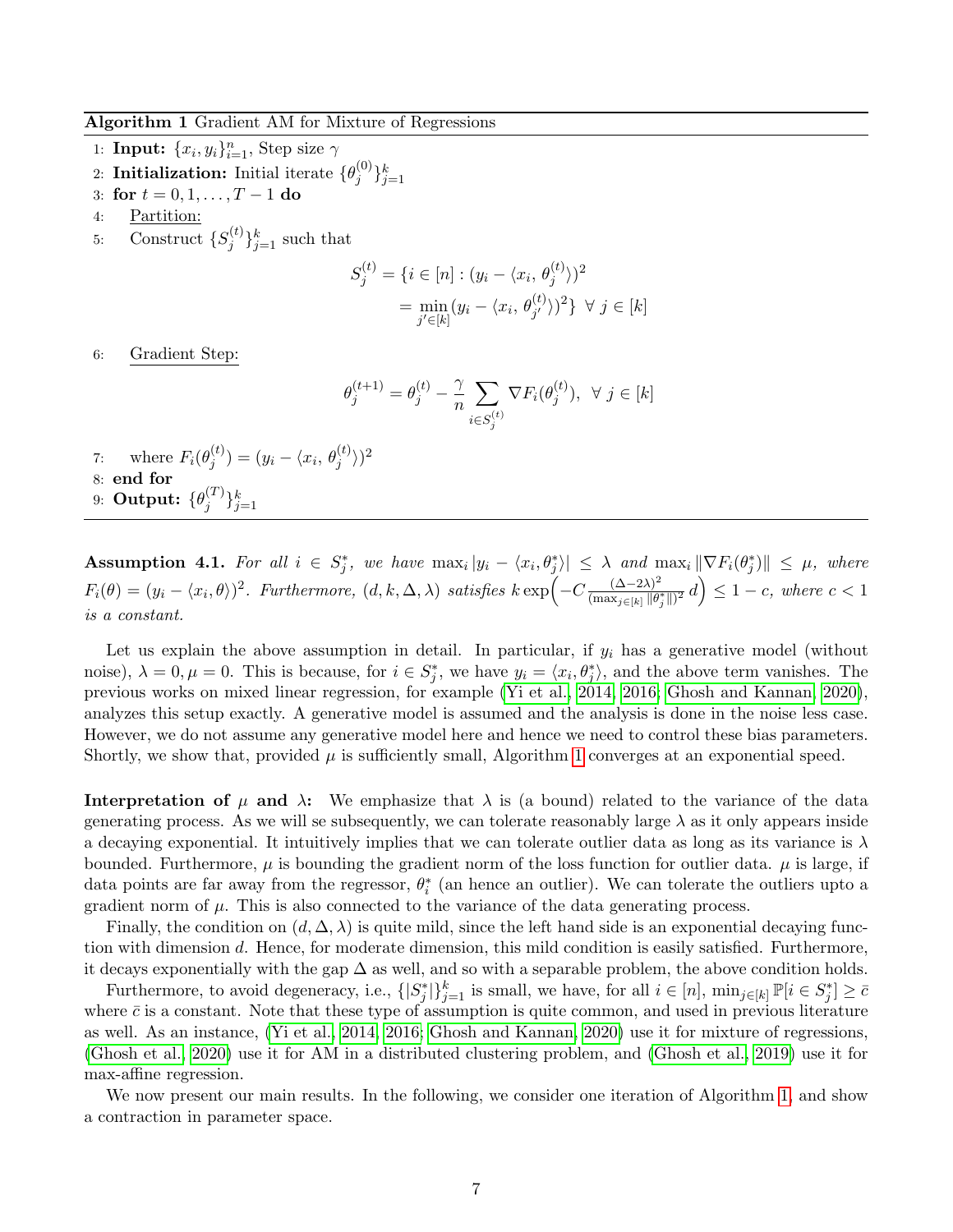<span id="page-7-0"></span>**Theorem 4.2.** Let Assumption [4.1](#page-6-1) holds,  $n \geq C k d$  and the covariates  $\{x_i\}$  have zero mean. Furthermore, suppose

$$
\|\theta_j - \theta_j^*\| \le \frac{\tilde{c}}{\sqrt{d}} \|\theta_j^*\|.
$$

for all  $j \in [k]$ . Then, running one iteration of Algorithm [1](#page-6-0) with  $\gamma = 1/4\bar{c}$ , yields  $\{\theta_j^+\}_{j=1}^k$  satisfying

$$
\|\theta_j^+ - \theta_j^*\| \le \frac{1}{2} \|\theta_j - \theta_j^*\| + c_1 \mu \|\theta_j^*\| + c k \exp\left(-c_1 \frac{(\Delta - 2\lambda)^2}{(\max_j \|\theta_j^*\|)^2} d\right) \|\theta_j^*\|,
$$

with probability at least  $1 - C_1 \exp(-C_2 d)$ .

**Remark 4.3** (Initialization). The  $1/$ √ d factor in the initialization occurs owing to a covering net argument. We emphasize that in the standard AM with realizable setting, the regressors  $\{\theta_i^*\}_{i=1}^k$  are fixed vectors, but in our non-realizable setting, they are dependent on the dataset  $\{x_i, y_i\}_{i=1}^n$ . Given this, techniques that yield dimension independent initialization like resampling in each iteration, Leave One Out (LOO) can not be applied. We overcome this challenge by using an  $\epsilon$ -net, and as a result, we have the dimension dependence. As of now, we are unaware of any technical tools that remove the dimension dependence, and we hypothesize that it may be hard (or even impossible) to remove this condition theoretically. However, as we show in experiments, this condition can be relaxed.

Corollary 4.4. Suppose  $\mu$  satisfies

$$
\mu \le c_2 \left( \frac{\tilde{c}}{\sqrt{d}} - c k \, \exp\left( -c_1 \frac{(\Delta - 2\lambda)^2}{(\max_j \|\theta_j^*\|)^2} \, d \right) \right),
$$

where  $c_2$  is an universal constant. With proper choice of  $c_2$ , we obtain, for all  $j \in [k]$ ,

$$
\|\theta_j^+ - \theta_j^*\| \le \frac{3}{4} \|\theta_j - \theta_j^*\|,
$$

which implies a contraction.

Remark 4.5. Note that the above implies that after sufficiently many iterations, the iterate of Algorithm [1](#page-6-0) converges exactly to  $\{\theta_j^*\}_{j=1}^k$  (exact parameter recovery). This is in contrast to existing works [\(Balakrishnan](#page-12-6) [et al., 2017;](#page-12-6) [Klusowski et al., 2019\)](#page-13-9) where, in the finite sample noisy setting, the convergence is guaranteed on a set close to the optimal parameters. Note that our non-generative framework may accommodate noise in the observations as well.

Proof Sketch: We first show that by the virtue of the initialization condition and the separation, the partitions produced by Algorithm [1](#page-6-0) are *reasonable* good estimates of the true partitions  $\{S_j^*\}_{j=1}^k$ . We crucially exploit the bounded-ness of covariates along with a discretization (covering) argument to obtain this. Then, we run gradient descent on the estimated partitions, and use the bias  $(\mu, \lambda)$  to characterize its performance. The linear convergence rate comes from the analysis of gradient descent on the quadratic loss, and the additional errors originate from (a) biases in the system and (b) estimation error in the partitions.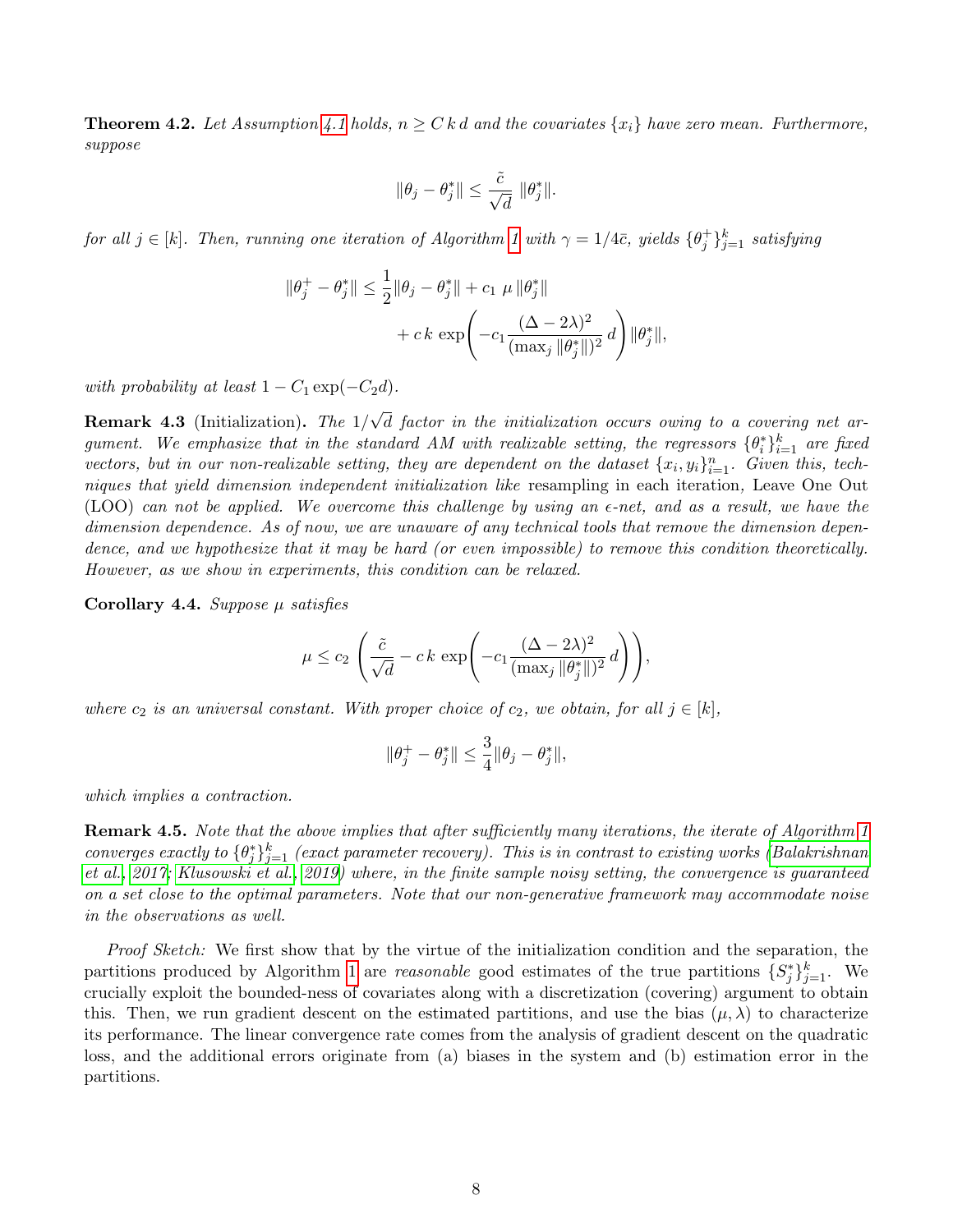### <span id="page-8-0"></span>4.3 Sub-Sample Algorithm

We now provide an approximation algorithm to the objective in Section [2](#page-3-3) which requires no initialization conditions like Algorithm [1.](#page-6-0) It has been established in [\(Yi et al., 2014\)](#page-14-5) that the problem is NP-hard without any assumptions and [\(Yi et al., 2014\)](#page-14-5) only show recovery guarantees in the realizable setting assuming isotropic Gaussian covariates. Our sub-sample based Algorithm [2](#page-8-1) works without such assumptions on the covariates and provides an additive approximation of  $\tilde{O}(1/\sqrt{\log n})$  with a runtime of  $\tilde{O}(n^{c \log k} \exp(k^2 d \log k))$ , with high probability.

<span id="page-8-1"></span>Algorithm 2 Sub-sampled data driven learning of mixture of k regressions

- 1: Select a set of A of data-points uniformly at random with replacement from the dataset (|A| specified later).
- 2: for each partition  $\{P_i\}_{i=1}^k$  of A do
- 3: Let  $\theta_i := \theta_{\text{ls}}(P_i)$  for all *i*.
- 4: Use  $\theta_i$ 's to partition all the samples into  $S = \bigcup_{i=1}^k S_{\theta_i}(S)$ .
- 5: Let  $\mathcal{E}(\{P_i\}) = \frac{1}{n} \sum_{i=1}^{k} \mathcal{E}_{ls}(S_{\theta_i}(S), \theta_i).$
- 6: end for

7: Find  $\theta_i$ 's corresponding to  $\{P_i^m\} = \operatorname{argmin}_{\{P_i\}} \mathcal{E}(\{P_i\})$ . Return  $\{\theta_i^+\}$  such that  $\forall i, \theta_i^+ = \theta_{\text{ls}}(S_{\theta_i}(S))$ .

Before we proceed we need some notation specific to Algorithm [2.](#page-8-1) Recall that we have n examples  $S = \{x_i, y_i\}_{i=1}^n$  in total. For a set of samples  $P \subseteq S$ ,  $\theta_{\rm ls}(P)$  refers to the least-squares solution over that set i.e

$$
\theta_{\text{ls}}(P) = \underset{\theta}{\text{argmin}} \sum_{i \in P} (y_i - \langle \theta, x_i \rangle)^2.
$$

Further,  $\mathcal{E}_{ls}(P,\theta) = \sum_{i \in P} (y_i - \langle \theta, x_i \rangle)^2$  and

$$
S_{\theta_l}(P) = \{i \in P : \text{ s.t } l = \operatorname*{argmin}_{j \in [k]} (y_i - \langle \theta_j, x_i \rangle)^2\}
$$

i.e the set of data points in P for which the  $\theta_l$  is the best fit among  $\{\theta_j\}_{j=1}^k$ .

Let  ${B_i^*}_{i=1}^k$  be the optimal partition of the samples in S i.e each partition has a different  $\theta_i^*$  as the solution for least-square and together they minimize the objective in Section [2.](#page-3-3) For any  $B \subseteq S$ , let us define  $\Sigma_B = (1/|B|) \sum_{i \in B} x_i x_i^T$  and  $\theta_B = \Sigma_B^{-1}(1/|B|) \sum_{i \in B} x_i y_i$ . The theoretical guarantees on Algorithm [2](#page-8-1) are provided under the following mild assumptions.

<span id="page-8-2"></span>Assumption 4.6. The dataset A satisfies the following:

- Let  $\alpha_i := |B_i^*|/n$  and we have that  $\alpha_i \ge \alpha > 0$  for all  $i \in [k]$ .
- The minimum covariance matrix eigen-values of the partitions,  $\lambda_{\min}(\Sigma_{B_i^*}) > \lambda_{\min} > 0$  for all  $i \in [k]$ .
- $\bullet$   $\left\| \sum_{B_{\cdot}^{\ast}}^{-1/2} \right\|$  $\begin{bmatrix} -B_i & -J(3) & -J(1) \end{bmatrix}$  and only appears in lower order terms.  $\left\|\frac{-1}{B_i^*}x_j(y_j-\theta_j^*.x_j)\right\| \leq \gamma$  $\sqrt{d}$  almost surely, for all  $j \in B_i^*$ . Note that this  $\gamma$  just needs to be finite
- $\frac{1}{|B_i^*|} \sum_{j \in B_i^*} (y_j \theta_j^* . x_j)^2 \leq B_d$  i.e the expected squared bias is bounded in each part.
- The response and the covariates satisfy  $|y_i| \leq b$ ,  $||x_i|| \leq R$ . We also assume that  $\theta_i^*$ 's are s.t.  $\label{eq:est} \|\theta^*_i\| \leq w.$

The first assumption just ensures that none of the parts of the optimal partitions are  $o(n)$ . The rest of the assumptions are related to assumptions of Theorem 2 in [\(Hsu et al., 2011\)](#page-13-17), a result that we crucially use in our analysis, as will be evident in our proof sketch below.

We are now ready to present our main theorem which is an approximation result for the objective in Section [2.](#page-3-3)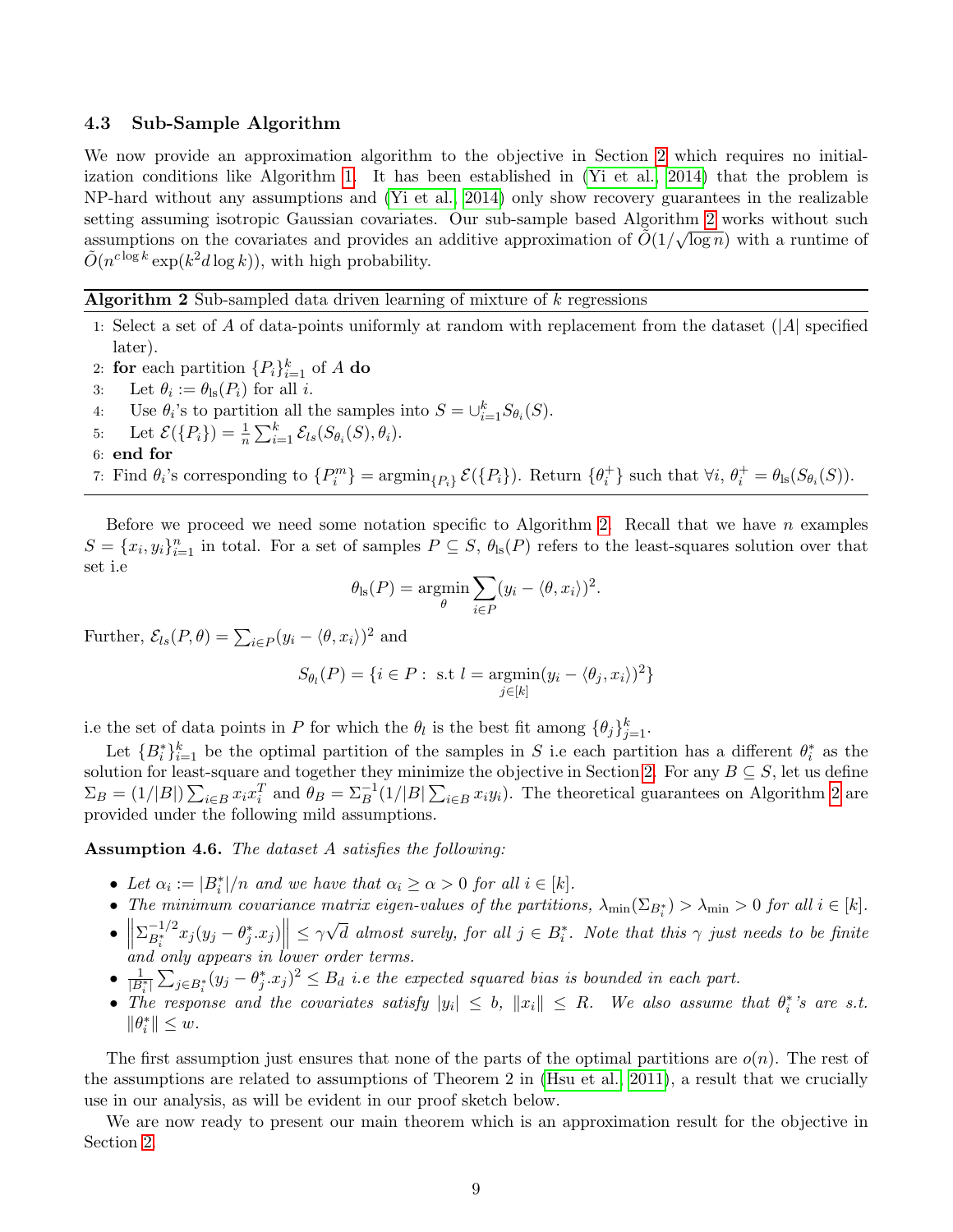<span id="page-9-1"></span>**Theorem 4.7.** Under Assumption [4.6,](#page-8-2) we guarantee with probability at least  $1 - 2\delta$  that the solution re-turned by Algorithm [2](#page-8-1) satisfies:  $L(\theta_1^+, \ldots, \theta_k^+) \leq L(\theta_1^*, \ldots, \theta_k^*) + \epsilon$ , provided  $|A| = \tilde{\Omega} \left( \frac{1}{\epsilon^2} \right)$  $\frac{1}{\epsilon^2}k^2\frac{\alpha}{\lambda_m}$  $\frac{\alpha}{\lambda_{\min}}\big(d+\log\frac{k}{\delta}\big)\Big).$ 

*Proof Sketch:* Of all the partitions of A, one of them  $\{\tilde{P}_i\}$  would conform to the optimal partitioning  $B_i^*$  of the whole dataset. In that case the samples from  $\tilde{P}_i$  can be akin to a random design regression problem where the examples are drawn i.i.d from  $B_i^*$ . Therefore, with a careful application of random design regression results [\(Hsu et al., 2011\)](#page-13-17), we can argue that the error incurred by  $\theta_{\tilde{P}^*_i}$  cannot be too much larger than that of  $\theta_i^*$  on the samples in  $B_i^*$ . This will be true for all  $i \in [k]$ . The error incurred by the solution of Algorithm [2](#page-8-1) is bound to be even smaller, thus concluding the argument.

The above result implies that when the number of sub-sampled datapoints in Algorithm [2](#page-8-1) is  $\Omega(k^2(\alpha/\lambda_{\min})\log n(d+\log(k/\delta)))$ , we can guarantee an approximation of the order of  $1/\sqrt{\log n}$ . Therefore, the loop in line [2](#page-8-1) of Algorithm 2 implies a runtime of  $\tilde{O}(n^{c \log k} \exp(k^2 d \log k))$  where c is an universal constant. Thus our time complexity is polynomial in n but exponential in the dimension  $d$ . [Yi et al.](#page-14-5) [\(2014\)](#page-14-5) showed that the objective in [\(3\)](#page-3-2) is NP-Hard with respect to the dimension. We conjecture that the the problem is also hard with respect to n, but an analysis of the same is beyond the scope of this paper.

## <span id="page-9-0"></span>5 Experiments

In this section, we validate our theoretical findings via experiments.

A note on AM convergence: Note that in many supervised real world data problems with incomplete data, corruptions or latent clusters, the most natural, computationally efficient and scalable algorithm that is widely used in practice is the AM algorithm (and its soft counterpart EM). For real world data, the assumption of realizibility is naturally violated, and as we will show subsequently (via Movielens data), that AM converges and attains small error. Furthermore, existing literature have already demonstrated the convergence and superior performance of AM type algorithms on real world data (see [\(Ghosh et al.,](#page-13-15) [2020;](#page-13-15) [Bal´azs, 2016\)](#page-12-7) , where in [\(Ghosh et al., 2020\)](#page-13-15) experiments are done with MNIST, CIFAR 10 and FEMNIST data and (Balázs, 2016) uses aircraft profile drag and inventory control data). All of these (non realizable) real data experiments work without any suitable initialization. Random initialization with multiple restarts is a standard, well accepted technique for AM.

### 5.1 Synthetic Dataset:

Note that in Step 2 of Algorithm [2,](#page-8-1) we iterate through all partitions of the set A; unfortunately, in practice, this step is time-expensive. However it is possible to modify this step slightly to make this algorithm anytime i.e. we can have a budget on time and recover the best possible solution within that time. Below, we propose Algorithm [3](#page-10-0) (that is a minor modifications of Algorithm [2\)](#page-8-1) for practical applications:

On the other hand, in Step 2 of Algorithm [3,](#page-10-0) we iterate through h random partitions (where h is chosen according to the time budget). There are two options two fit each part of the partition of the set A in Step 3 namely 1) we can fit a linear model as was the case in Algorithm [3](#page-10-0) 2) we can fit a linear regression model that is robust to outliers in Step 3 (can be implemented using sklearn.linearmodel.RANSACRegressor() in python). Since random partitions will contain elements from from all sets  $\{B_i^*\}_{i=1}^k$ , a robust regression model is able to better fit each part of the partition.

Non-linear datasets: We implement and compare the performance of our algorithms on three nonlinear datasets generated by sklearn namely makefriedman1  $[A]($ fri, a), makefriedman2 $[B]$  [\(fri, b\)](#page-12-9) and makefriedman3 $[C]$  [\(fri, c\)](#page-12-10). Note that all these datasets are non-realizable.

All the three datasets A, B and C comprises of 3200 samples in the train data and 800 samples in the test data. The covariates in datasets A, B and C comprises of 5, 4 and 4 features respectively. We train and test three different algorithms on these datasets and report the average min-loss on the test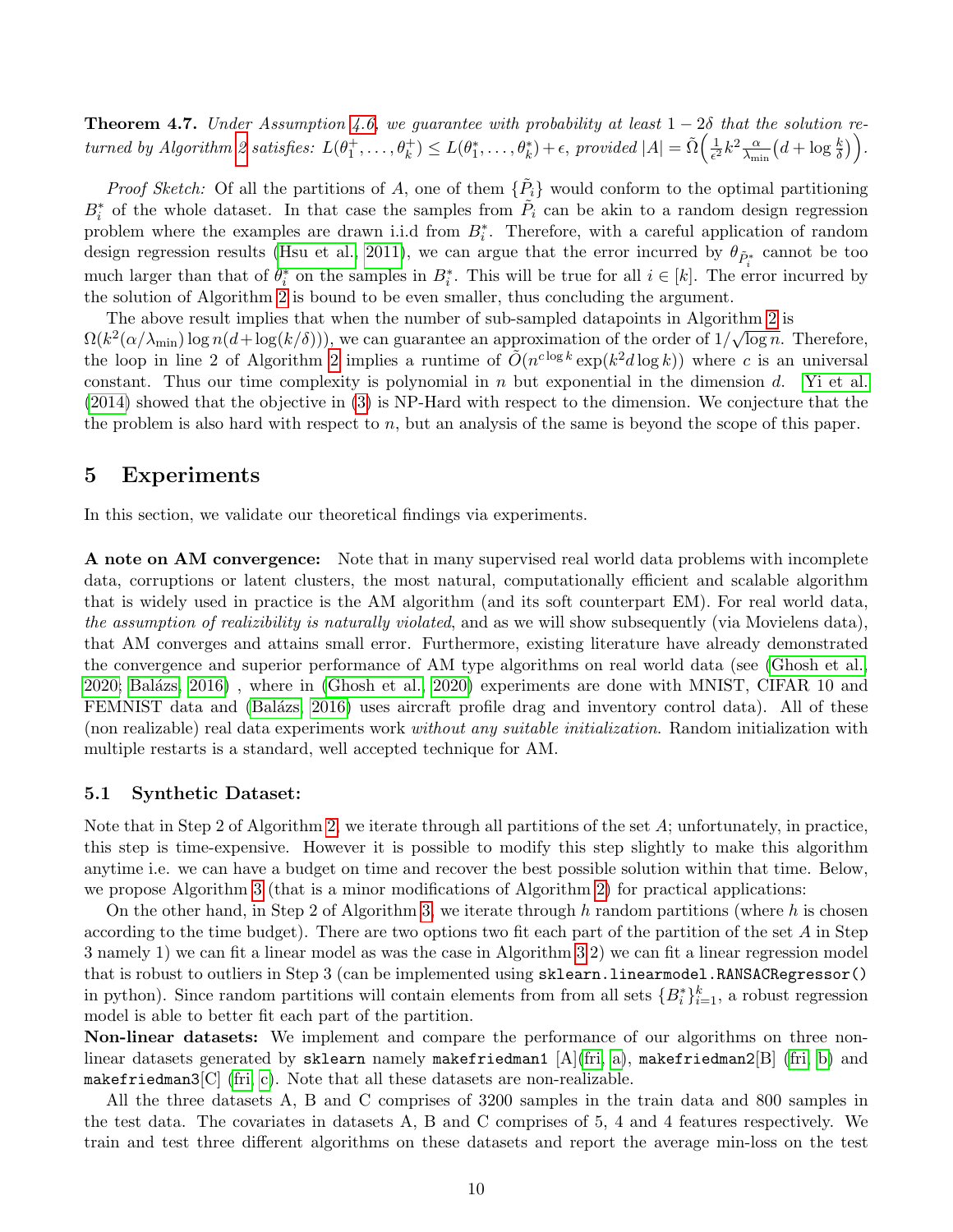<span id="page-10-0"></span>**Algorithm 3** Sub-sampled data driven learning of mixture of  $k$  regressions with random partitions

Require: Input hyper-parameter h

- 1: Select a set A of data-points uniformly at random with replacement from the dataset (|A| specified in Thm [4.7\)](#page-9-1).
- 2: for each of h random partitions  $\{P_i\}_{i=1}^k$  of A do
- 3: Let  $\theta_i := \theta_{\text{rob/ls}}(P_i)$  for all *i*.
- 4: Use  $\theta_i$ 's to partition all the samples into  $S = \bigcup_{i=1}^k S_{\theta_i}(S)$ .
- 5: Let  $\mathcal{E}(\lbrace P_i \rbrace) = \frac{1}{n} \sum_{i=1}^{k} \mathcal{E}_{rob/ls}(S_{\theta_i}(S), \theta_i).$
- 6: end for

<span id="page-10-1"></span>7: Find  $\theta_i$ 's corresponding to  $\{P_i^m\} = \operatorname{argmin}_{\{P_i\}} \mathcal{E}(\{P_i\})$ . Return  $\{\theta_i^+\}$  such that  $\forall i, \theta_i^+ = \theta_{\text{rob/ls}}(S_{\theta_i}(S))$ .

| Dataset |                                               | LR   Alg 1 (Mean, Var)   Alg 3 (Mean, Var) |                  |
|---------|-----------------------------------------------|--------------------------------------------|------------------|
|         | $\begin{array}{c} 20.13 \\ 19605 \end{array}$ | (16.60, 16.98)                             | (11.84, 0.41)    |
| B       |                                               | N/A                                        | (5002.03, 50925) |
|         | 12134                                         | N/A                                        | (7.24, 0.16)     |

Table 1: Mean (Mean) and Variance (Var) of min-loss on Test data generated from non-linear synthetic datasets. LR corresponds to a simple linear regression model; N/A implies that the algorithm did not converge during training in any implementation.

| $\boldsymbol{u}$ | $\boldsymbol{v}$ | $A0$ (Mean, Var) | A1 (Mean, Var)   | $A2($ Mean, Var $)$ | A3(Mean, Var)    | A4(Mean, Var, DNC) |
|------------------|------------------|------------------|------------------|---------------------|------------------|--------------------|
| '1010'           | '2116'           | (0.709, 0)       | (0.4586, 0.0003) | (0.33, 0.0005)      | (0.2416, 0.0003) | (0.5949, 0.07, 6)  |
| '752'            | 1941'            | (1.423, 0)       | (0.801, 0.001)   | (0.416, 0.0005)     | (0.360, 0.001)   | (0.588, 0.13, 3)   |
| '752'            | '2116'           | (1.475,0)        | (0.90, 0.0009)   | (0.36, 0.0023)      | (0.40, 0.003)    | (0.79, 0.17, 6)    |
| '752'            | '2909'           | (1.40, 0)        | (0.855, 0.0014)  | (0.42, 0.0005)      | (0.425, 0.002)   | (0.96, 0.21, 5)    |
| '1010'           | '4725'           | (0.71, 0)        | (0.4566, 0.0002) | (0.33, 0.0007)      | (0.269, 0.0003)  | (0.51, 0.04, 7)    |

Table 2: Training error (min-loss) for the 5 different algorithms A0 (Linear Regression), A1 (Algorithm [3](#page-10-0) with linear model), A2 (Algorithm [3](#page-10-0) with robust linear model), A3 (Algorithm [1](#page-6-0) with initialization by Algorithm [3\)](#page-10-0), A4 (Algorithm [1](#page-6-0) with random initialization). For each algorithm, we report the mean (Mean) and variance (Var) of min-loss on training data over 30 implementations. For A4, we also report the number of times (DNC) out of 30 that the algorithm did not converge. For each row, the numbers in bold correspond to the model with the minimum average training error.

set in [1.](#page-10-1) In Table [5](#page-23-0) in the appendix we also report the training errors for the sake of completeness The three algorithms are the following: 1) Linear Regression  $(LR)$  As a baseline, we fitted a linear regression model on the training dataset and reported the train/test error (Mean squared error) 2) Algorithm [1](#page-6-0) For dataset A, we implement Algorithm [1](#page-6-0) with  $\gamma = 0.1$  and random initialization (every element of  $\theta_1^{(0)}$ )  $_{1}^{(0)}, \theta_{2}^{(0)}$  is generated i.i.d according to a Gaussian with mean 0 and standard deviation 10). We report the average train/test min-loss over 50 iterations. For datasets B and C, Algorithm [1](#page-6-0) did not converge while training with the many different initializations that we used (including random initializations and initialization with the best solution provided by Algorithm [3](#page-10-0) using the linear model). 3) Algorithm 3 with robust linear model: For all three datasets A, B and C, this algorithm was implemented 30 times with  $h = 1000$  and the average train/test min-loss is reported. Empirically, we can conclude that the performance of AM algorithm depends crucially on the initialization; this is reflected in the high variance in min-loss for both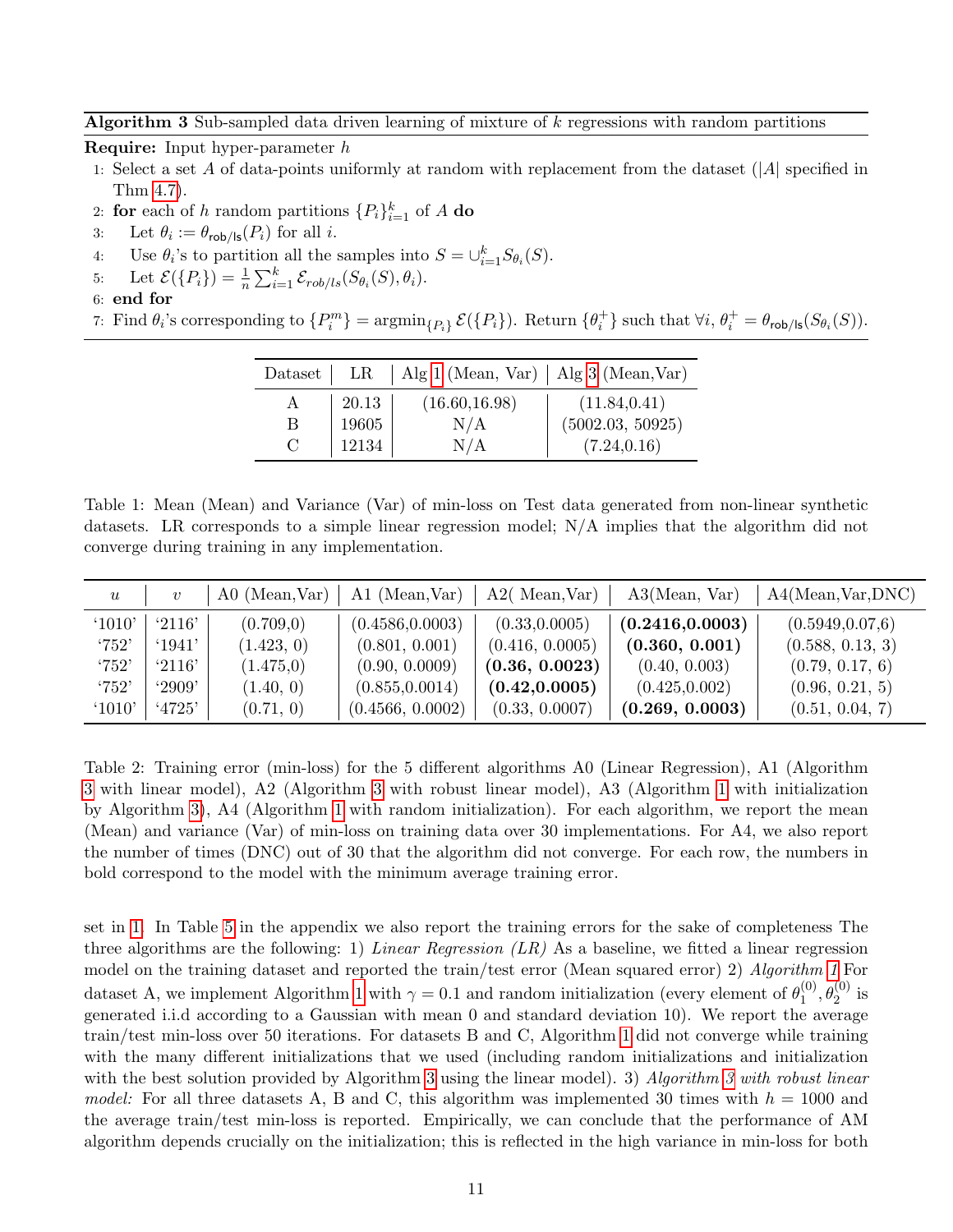<span id="page-11-1"></span>

| $\boldsymbol{u}$ | $\boldsymbol{v}$ | $A0$ (Mean, Var) | A1 (Mean, Var)   | $A2($ Mean, Var) | A3(Mean, Var)    | A4(Mean, Var)  |
|------------------|------------------|------------------|------------------|------------------|------------------|----------------|
| '1010'           | '2116'           | (0.62, 0)        | (0.394, 0.0003)  | (0.288, 0.0009)  | (0.23, 0.0005)   | (0.56, 0.044)  |
| '752'            | $^{\circ}1941'$  | (1.364, 0)       | (0.742, 0.001)   | (0.399, 0.0004)  | (0.3133, 0.001)  | (0.6224, 0.14) |
| '752'            | '2116'           | (1.29,0)         | (0.82, 0.0012)   | (0.30, 0.0014)   | (0.406, 0.008)   | (0.88, 0.20)   |
| '752'            | $^{\circ}2909'$  | (1.45,0)         | (0.846, 0.0025)  | (0.49, 0.0009)   | (0.4191, 0.0029) | (1.13, 0.31)   |
| (1010)           | 4725'            | (0.685, 0)       | (0.4327, 0.0004) | (0.289, 0.0009)  | (0.258, 0.0001)  | (0.622, 0.088) |

Table 3: Test error (min-loss) for the 5 different algorithms A0 (Linear Regression), A1 (Algorithm [3](#page-10-0) with linear model), A2 (Algorithm [3](#page-10-0) with robust linear model), A3 (Algorithm [1](#page-6-0) with initialization by Algorithm [3\)](#page-10-0), A4 (Algorithm [1](#page-6-0) with random initialization). For each algorithm, we report the mean (Mean) and variance (Var) of min-loss on test data over 30 implementations. For each row, the numbers in bold correspond to the model with the minimum average test error.

train and test data (dataset A) and non-convergence for datasets B and C. On the other hand, Algorithm [3](#page-10-0) (with the robust linear model) does not have the initialization drawback and has improved empirical performance.

We provide *negative* results of AM on synthetic datasets B and C because these are *outlier datasets* where the AM algorithm has a poor performance and therefore demands further investigation both theoretically and empirically.

### 5.2 Real-world Data: Movielens Data

For experiments on real datasets, we use the Movielens  $1M$  $1M$  dataset<sup>1</sup> that consists of 1 million ratings from  $m = 6000$  users on  $n = 4000$  movies. In our first pre-processing step, we generate a 4-dimensional embedding of the users and movies in the following way. Note that we observe only a fraction of the entries of the entire user-item matrix M. Let the set of users be described by a matrix  $U \in \mathbb{R}^{m \times 4}$ and the set of movies be described by a matrix  $V \in \mathbb{R}^{n \times 4}$ . In that case if  $\Omega$  is the set of observed entries in  $M$ , then a usual way [\(Lu et al., 2013\)](#page-14-14) to estimate  $U, V$  is to optimize the following objective:  $\min_{U,V \in \mathbb{R}^{m \times 4}} \sum_{(i,j) \in \Omega} (M_{ij} - \langle U_i, V_j \rangle)^2$  where  $U_i$  (V<sub>j</sub>) denotes the *i*th (*j*th) row of U (V).

Subsequently, we choose an arbitrary pair of users  $(u, v)$  such that both the users have rated a large number of movies and furthermore,  $u$  and  $v$  have significantly different preferences. We ensure this by choosing  $(u, v)$  such that u has given a high rating to a small fraction of movies they have rated while  $v$  has given a high rating to a large fraction of movies they have rated. Next, for user  $u$ , we create a dataset  $(X_u, y_u)$  where each row of  $X_u$  corresponds to the embedding of a movie that user u has rated while the corresponding element of  $y_u$  is the rating for the aforementioned movie. We create a similar dataset  $(X_v, y_v)$  for user v and subsequently, we combine these datasets (and shuffle) to generate a single dataset  $(X, y)$ . We split this dataset into train and test  $(80: 20)$ ; in Table [6](#page-24-0) (in the appendix), we report the user ids and number of samples in train and test data.

We compute the min-loss for five different algorithms on the train and test data (averaged over 30 implementations) for each pair of users and report them in Tables [6](#page-24-0) and [3.](#page-11-1) The algorithms that we have implemented are the following: 1) Linear Regression  $(A0)$ : As a baseline, we fitted a simple linear regression model on the training data and computed the mean squared error on the test data (which corresponds to the min loss in case of a single line) 2) Algorithm [3](#page-10-0) with linear model  $(A1)$ : We implement Algorithm 3 with  $|A| = 150$  and  $h = 1000$  and in Steps [3](#page-10-0),5 we use the Linear Regression model 3) Algorithm 3 with robust regression model (A2): We implement Algorithm [3](#page-10-0) with  $|A| = 150$ ,  $h = 1000$  and in Steps 3,5 we use the robust regression model 4) Algorithm [1](#page-6-0) (A3) We implement Algorithm 1 initialized with the lines

<span id="page-11-0"></span><sup>1</sup>https://grouplens.org/datasets/movielens/1m/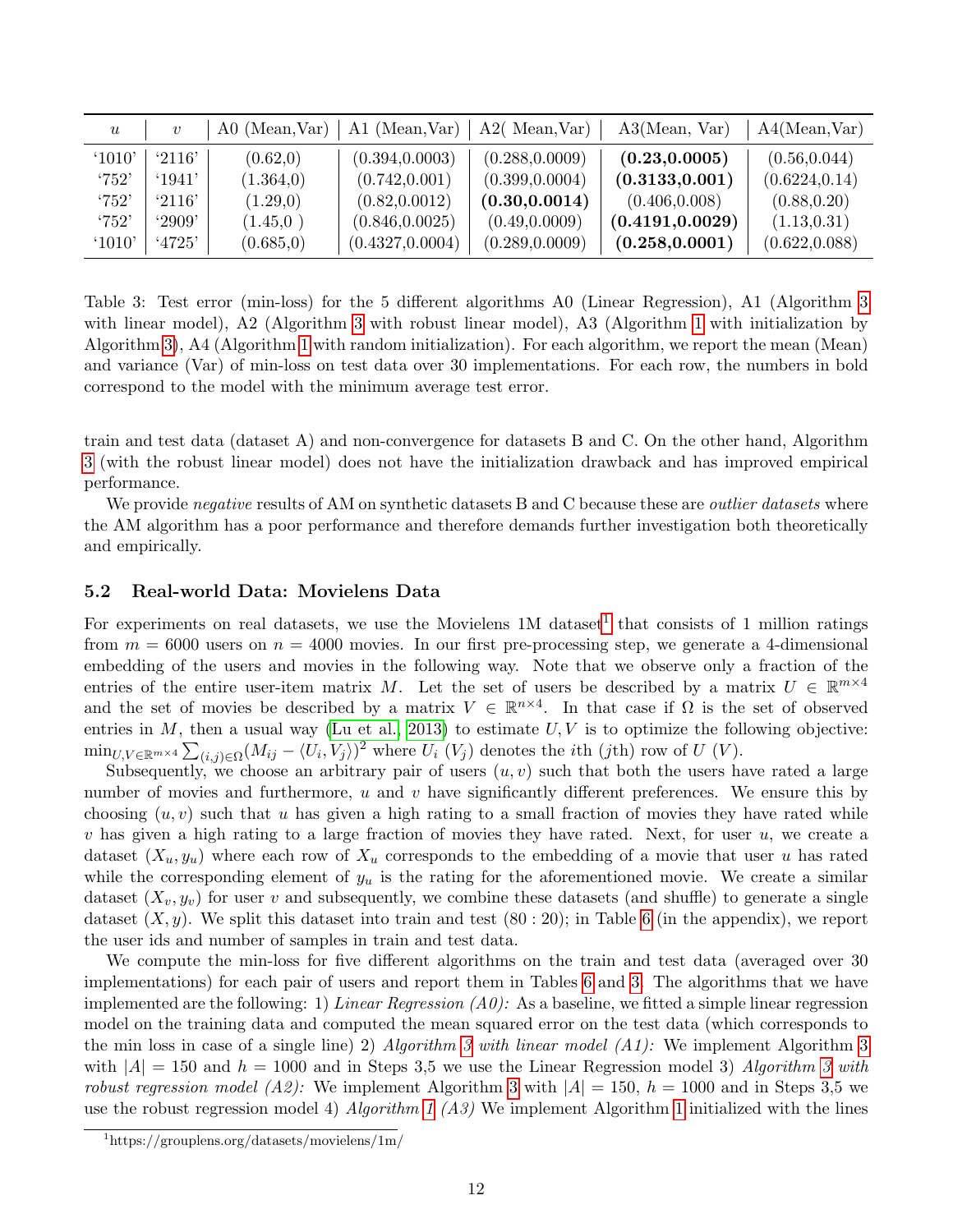that is obtained after fitting Algorithm [3](#page-10-0) (A1) on the training data 5) Algorithm [1](#page-6-0) (A4) We implement Algorithm [1](#page-6-0) with random initialization  $\theta_1^{(0)}$  $1^{(0)}$ ,  $\theta_2^{(0)}$  where each entry of the initialized vectors are generate i.i.d according to a Gaussian with zero mean and variance 2.

# 6 Conclusion

It is evident from Tables [6](#page-24-0) and [3](#page-11-1) that Algorithm [3](#page-10-0) (using the robust linear module) and Algorithm [1](#page-6-0) (initialized by the best solution of Algo. [3](#page-10-0) where we use the linear model to fit each part of the partition of A) has the best empirical performance overall. Note that AM (Algorithm [1\)](#page-6-0) often, due to bad initialization, gets stuck to local minima. In Tables [6](#page-24-0) and [3,](#page-11-1) it is clear from the final column (A4) that the variance of the AM algorithm (with random initialization), is very high. Algorithm [3](#page-10-0) (using the linear regression module) can provide a viable alternative to spectral clustering as an initialization technique for the AM algorithm. Algorithm [3](#page-10-0) (using the robust linear module aka A2) has a similar performance (both in terms of train/test error and time complexity) to Algorithm [1.](#page-6-0) It is a very interesting future direction to study the guarantees of A2 theoretically. Unlike Algorithm [1,](#page-6-0) A2 does not suffer from the initialization issue and can be a potentially viable alternative to AM algorithm in practice.

# References

- <span id="page-12-8"></span>Makefriedman1 dataset. [https://scikit-learn.org/stable/modules/generated/sklearn.datasets.](https://scikit-learn.org/stable/modules/generated/sklearn.datasets.makefriedman1.html) [makefriedman1.html](https://scikit-learn.org/stable/modules/generated/sklearn.datasets.makefriedman1.html), a. Accessed: 2022-01-25.
- <span id="page-12-9"></span>Makefriedman2 dataset. [https://scikit-learn.org/stable/modules/generated/sklearn.datasets.](https://scikit-learn.org/stable/modules/generated/sklearn.datasets.makefriedman2.html) [makefriedman2.html](https://scikit-learn.org/stable/modules/generated/sklearn.datasets.makefriedman2.html), b. Accessed: 2022-01-25.
- <span id="page-12-10"></span>Makefriedman3 dataset. [https://scikit-learn.org/stable/modules/generated/sklearn.datasets.](https://scikit-learn.org/stable/modules/generated/sklearn.datasets.makefriedman3.html) [makefriedman3.html](https://scikit-learn.org/stable/modules/generated/sklearn.datasets.makefriedman3.html), c. Accessed: 2022-01-25.
- <span id="page-12-4"></span>J. Acharya, I. Diakonikolas, J. Li, and L. Schmidt. Sample-optimal density estimation in nearly-linear time. In Proceedings of the Twenty-Eighth Annual ACM-SIAM Symposium on Discrete Algorithms. pages 1278–1289. SIAM, 2017.
- <span id="page-12-0"></span>D. Achlioptas and F. McSherry. On spectral learning of mixtures of distributions. In Conference on Learning Theory, 2005.
- <span id="page-12-2"></span>S. Arora and R. Kannan. Learning mixtures of arbitrary gaussians. In Symposium on Theory of Computing, 2001.
- <span id="page-12-6"></span>S. Balakrishnan, M. J. Wainwright, and B. Yu. Statistical guarantees for the em algorithm: From population to sample-based analysis. The Annals of Statistics, 45(1):77–120, 2017.
- <span id="page-12-7"></span>G. Balázs. Convex regression: theory, practice, and applications. 2016.
- <span id="page-12-1"></span>M. Belkin and K. Sinha. Polynomial learning of distribution families. In Foundations of Computer Science, 2010.
- <span id="page-12-5"></span>A. T. Chaganty and P. Liang. Spectral experts for estimating mixtures of linear regressions. In International Conference on Machine Learning, pages 1040–1048. PMLR, 2013.
- <span id="page-12-3"></span>S.-O. Chan, I. Diakonikolas, R. A. Servedio, and X. Sun. Efficient density estimation via piecewise polynomial approximation. In Proceedings of the forty-sixth annual ACM symposium on Theory of computing, pages 604–613. ACM, 2014.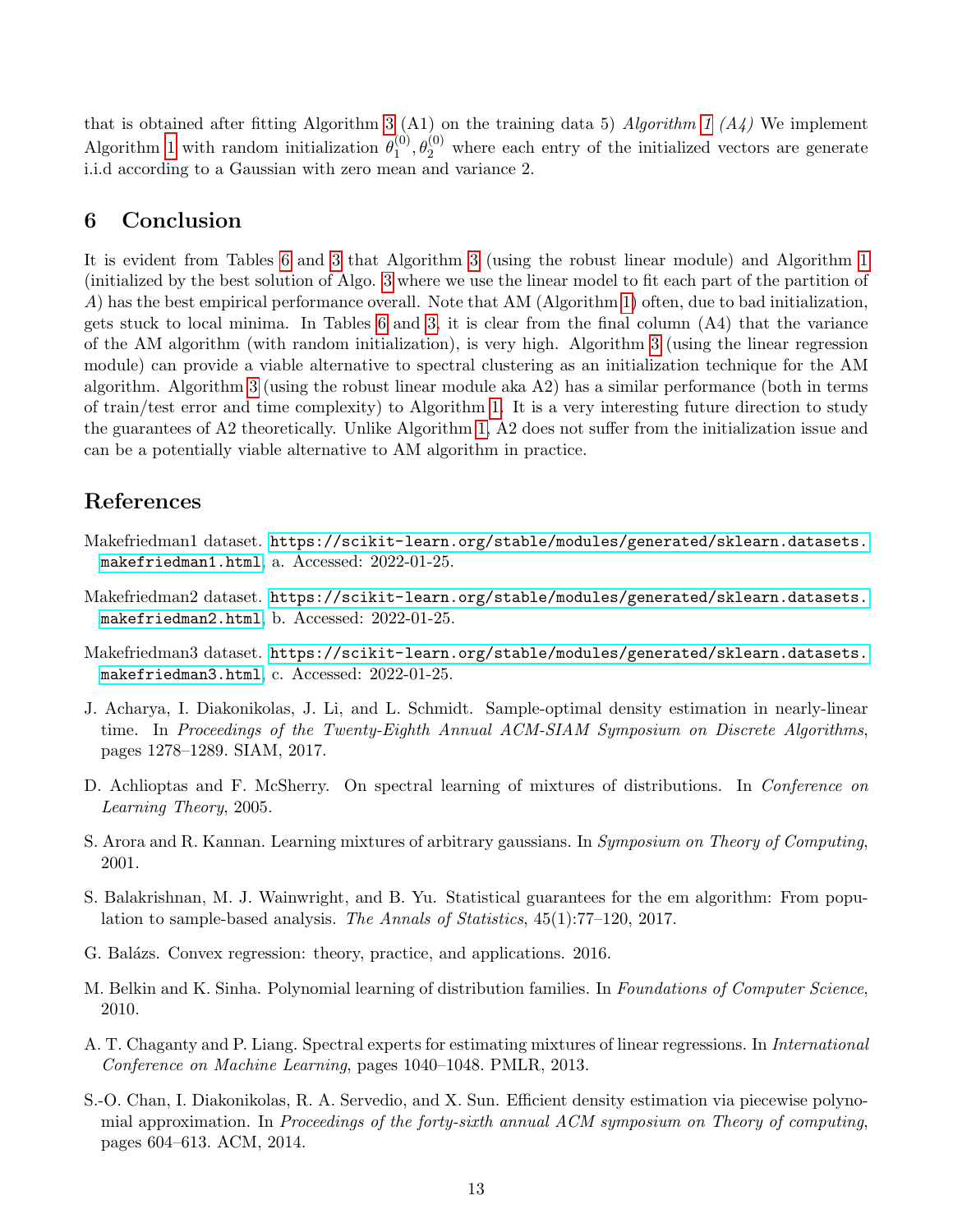- <span id="page-13-0"></span>S. Dasgupta. Learning mixtures of gaussians. In Foundations of Computer Science, pages 634–644, 1999.
- <span id="page-13-7"></span>R. D. De Veaux. Mixtures of linear regressions. Computational Statistics & Data Analysis,  $8(3):227-245$ , 1989.
- <span id="page-13-4"></span>I. Diakonikolas, D. M. Kane, and A. Stewart. List-decodable robust mean estimation and learning mixtures of spherical gaussians. In Proceedings of the 50th Annual ACM SIGACT Symposium on Theory of Computing, pages 1047–1060. ACM, 2018.
- <span id="page-13-8"></span>S. Faria and G. Soromenho. Fitting mixtures of linear regressions. Journal of Statistical Computation and Simulation, 80(2):201–225, 2010.
- <span id="page-13-2"></span>J. Feldman, R. O'Donnell, and R. A. Servedio. Learning mixtures of product distributions over discrete domains. SIAM Journal on Computing, 2008.
- <span id="page-13-13"></span>A. Ghosh and R. Kannan. Alternating minimization converges super-linearly for mixed linear regression. In International Conference on Artificial Intelligence and Statistics, pages 1093–1103. PMLR, 2020.
- <span id="page-13-16"></span>A. Ghosh, A. Pananjady, A. Guntuboyina, and K. Ramchandran. Max-affine regression: Provable, tractable, and near-optimal statistical estimation. arXiv preprint arXiv:1906.09255, 2019.
- <span id="page-13-15"></span>A. Ghosh, J. Chung, D. Yin, and K. Ramchandran. An efficient framework for clustered federated learning. arXiv preprint arXiv:2006.04088, 2020.
- <span id="page-13-6"></span>M. Hardt and E. Price. Tight bounds for learning a mixture of two gaussians. In Symposium on Theory of Computing, 2015.
- <span id="page-13-3"></span>S. B. Hopkins and J. Li. Mixture models, robustness, and sum of squares proofs. In Symposium on Theory of Computing, 2018.
- <span id="page-13-17"></span>D. Hsu, S. M. Kakade, and T. Zhang. An analysis of random design linear regression. *arXiv preprint* arXiv:1106.2363, 2011.
- <span id="page-13-12"></span>P. Jain, P. Netrapalli, and S. Sanghavi. Low-rank matrix completion using alternating minimization. In Proceedings of the forty-fifth annual ACM symposium on Theory of computing, pages 665–674, 2013.
- <span id="page-13-1"></span>A. T. Kalai, A. Moitra, and G. Valiant. Efficiently learning mixtures of two gaussians. In Proceedings of the forty-second ACM symposium on Theory of computing, pages 553–562. ACM, 2010.
- <span id="page-13-11"></span>A. Kannan, K. Kurach, S. Ravi, T. Kaufmann, A. Tomkins, B. Miklos, G. Corrado, L. Lukacs, M. Ganea, P. Young, et al. Smart reply: Automated response suggestion for email. In *Proceedings of the 22nd ACM* SIGKDD International Conference on Knowledge Discovery and Data Mining, pages 955–964, 2016.
- <span id="page-13-10"></span>S. Karmalkar, A. Klivans, and P. Kothari. List-decodable linear regression. Advances in neural information processing systems, 2019.
- <span id="page-13-9"></span>J. M. Klusowski, D. Yang, and W. Brinda. Estimating the coefficients of a mixture of two linear regressions by expectation maximization. IEEE Transactions on Information Theory, 65(6):3515–3524, 2019.
- <span id="page-13-5"></span>P. K. Kothari, J. Steinhardt, and D. Steurer. Robust moment estimation and improved clustering via sum of squares. In Proceedings of the 50th Annual ACM SIGACT Symposium on Theory of Computing, pages 1035–1046. ACM, 2018.
- <span id="page-13-14"></span>A. Krishnamurthy, A. Mazumdar, A. McGregor, and S. Pal. Sample complexity of learning mixture of sparse linear regressions. In Advances in Neural Information Processing Systems (NeurIPS), 2019.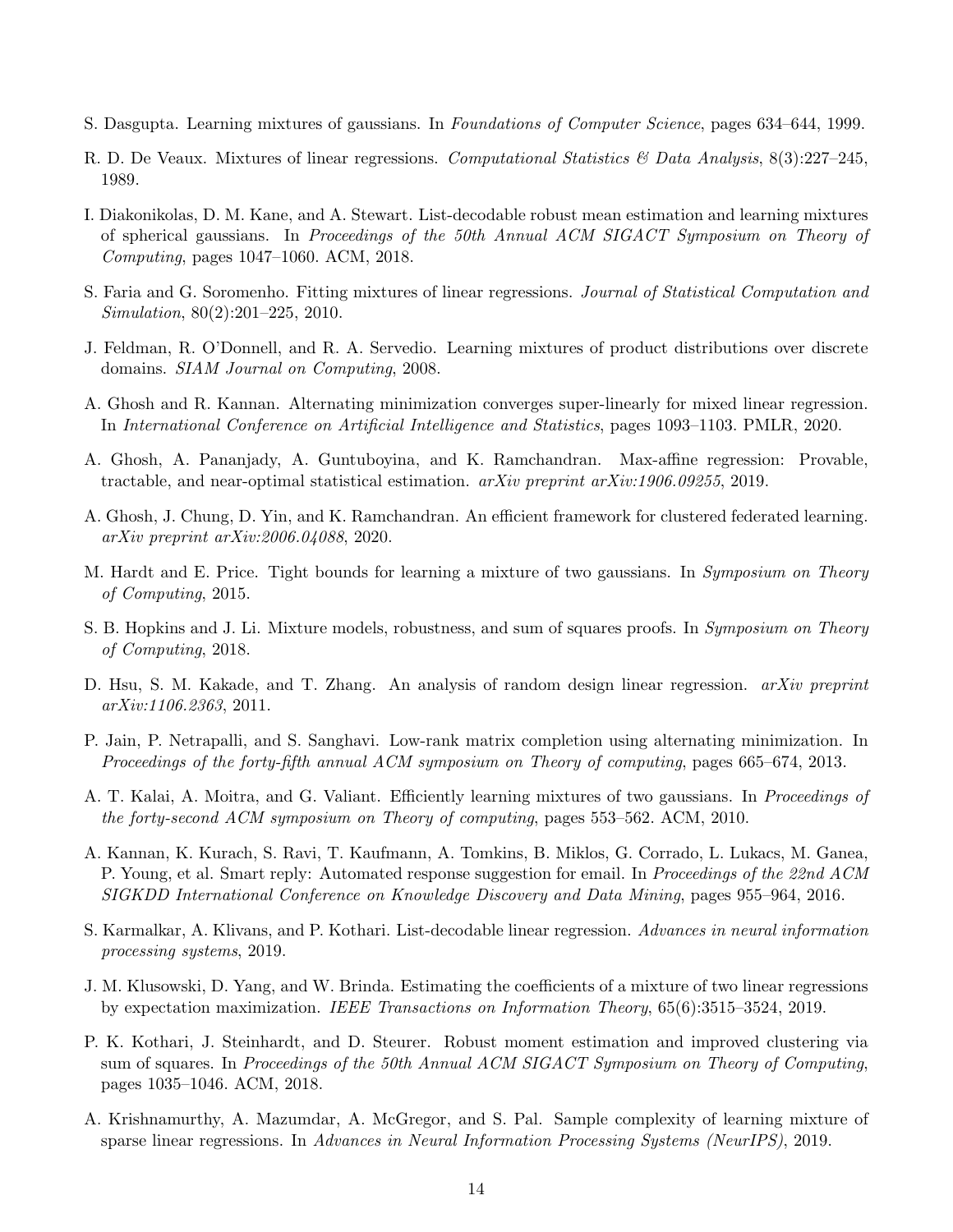- <span id="page-14-3"></span>J. Kwon and C. Caramanis. Global convergence of em algorithm for mixtures of two component linear regression. arXiv preprint arXiv:1810.05752, 2018.
- <span id="page-14-2"></span>Y. Li and Y. Liang. Learning mixtures of linear regressions with nearly optimal complexity. In *Conference* On Learning Theory, pages 1125–1144. PMLR, 2018.
- <span id="page-14-14"></span>J. Lu, S. Hoi, and J. Wang. Second order online collaborative filtering. In Asian Conference on Machine Learning, pages 325–340. PMLR, 2013.
- <span id="page-14-12"></span>A. Mazumdar and S. Pal. Recovery of sparse signals from a mixture of linear samples. In International Conference on Machine Learning (ICML), 2020.
- <span id="page-14-13"></span>M. Mohri, A. Rostamizadeh, and A. Talwalkar. Foundations of machine learning. MIT press, 2018.
- <span id="page-14-0"></span>A. Moitra and G. Valiant. Settling the polynomial learnability of mixtures of gaussians. In Foundations of Computer Science, 2010.
- <span id="page-14-9"></span>P. Netrapalli, P. Jain, and S. Sanghavi. Phase retrieval using alternating minimization. IEEE Transactions on Signal Processing, 63(18):4814–4826, 2015.
- <span id="page-14-8"></span>P. Resnick and H. R. Varian. Recommender systems. Communications of the ACM, 40(3):56–58, 1997.
- <span id="page-14-10"></span>Y. Shen and S. Sanghavi. Iterative least trimmed squares for mixed linear regression. *arXiv preprint* arXiv:1902.03653, 2019.
- <span id="page-14-1"></span>N. Städler, P. Bühlmann, and S. Van De Geer. 11-penalization for mixture regression models. Test, 19(2): 209–256, 2010.
- <span id="page-14-7"></span>S. Vassilvitskii and D. Arthur. k-means++: The advantages of careful seeding. In Proceedings of the eighteenth annual ACM-SIAM symposium on Discrete algorithms, pages 1027–1035, 2006.
- <span id="page-14-15"></span>R. Vershynin. High-dimensional probability: An introduction with applications in data science, volume 47. Cambridge university press, 2018.
- <span id="page-14-4"></span>K. Viele and B. Tong. Modeling with mixtures of linear regressions. *Statistics and Computing*, 12(4): 315–330, 2002.
- <span id="page-14-5"></span>X. Yi, C. Caramanis, and S. Sanghavi. Alternating minimization for mixed linear regression. In International Conference on Machine Learning, pages 613–621. PMLR, 2014.
- <span id="page-14-6"></span>X. Yi, C. Caramanis, and S. Sanghavi. Solving a mixture of many random linear equations by tensor decomposition and alternating minimization.  $arXiv$  preprint  $arXiv:1608.05749$ , 2016.
- <span id="page-14-11"></span>D. Yin, R. Pedarsani, Y. Chen, and K. Ramchandran. Learning mixtures of sparse linear regressions using sparse graph codes. IEEE Transactions on Information Theory, 65(3):1430–1451, 2019.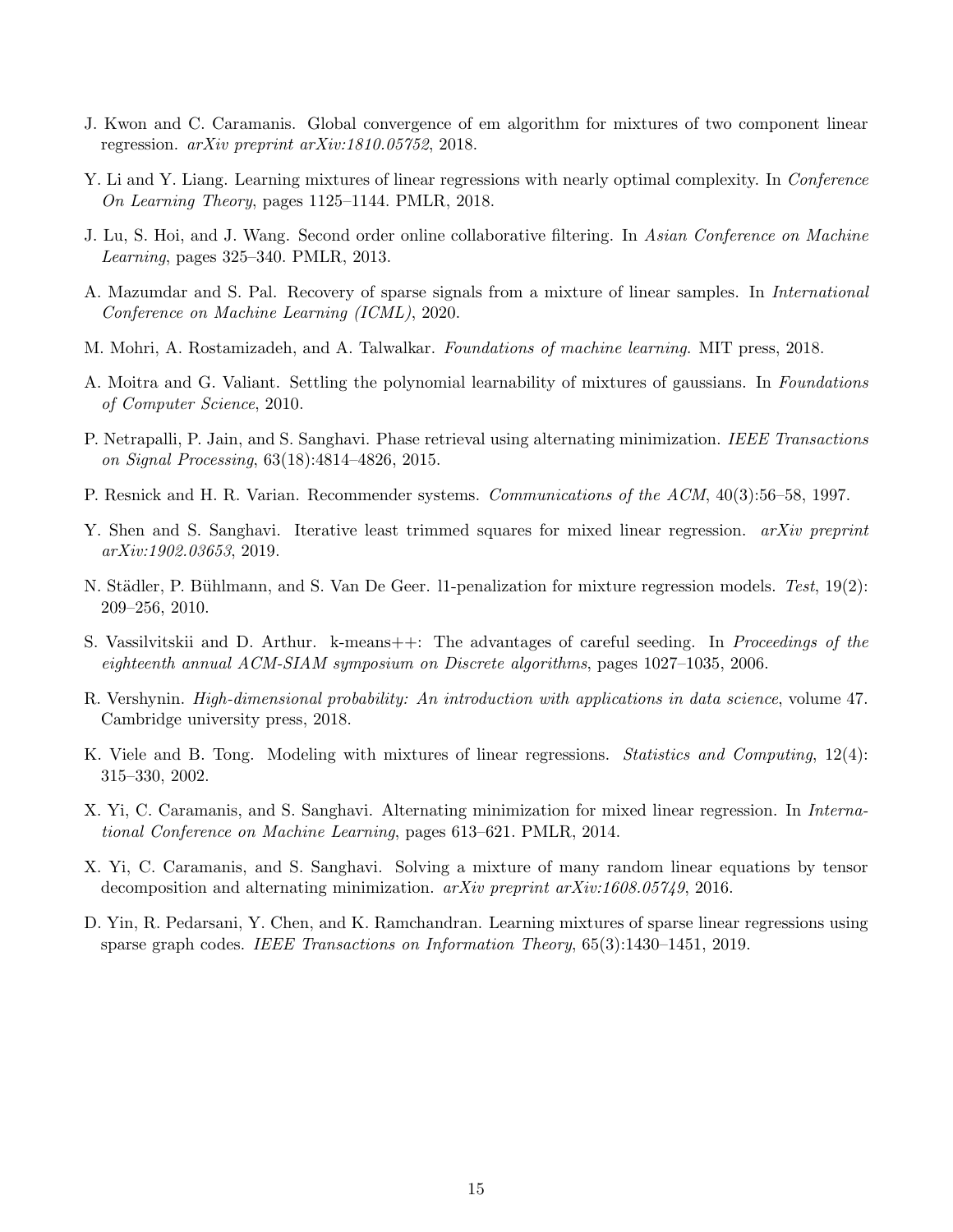# Appendix

# A Proof of Theorem [4.2](#page-7-0)

Without loss of generality, let us focus on  $j = 1$ , i.e.,  $\theta_1^+$ . We have

$$
\|\theta_1^+ - \theta_1^*\| = \|\theta_1 - \theta_1^* - \frac{\gamma}{n} \sum_{i \in S_1} \nabla F_i(\theta_1)\|
$$
  
\n
$$
= \|(\theta_1 - \theta_1^*) - \frac{\gamma}{n} \sum_{i \in S_1} (\nabla F_i(\theta_1) - \nabla F_i(\theta_1^*)) - \frac{\gamma}{n} \sum_{i \in S_1} \nabla F_i(\theta_1^*)\|
$$
  
\n
$$
\leq \underbrace{\|(\theta_1 - \theta_1^*) - \frac{\gamma}{n} \sum_{i \in S_1} (\nabla F_i(\theta_1) - \nabla F_i(\theta_1^*))\|}_{T_1} + \underbrace{\frac{\gamma}{n} \sum_{i \in S_1} \nabla F_i(\theta_1^*)\|}_{T_2}.
$$

Let us first consider  $T_1$ . We have

$$
T_1 = ||(I - \frac{2\gamma}{n} \sum_{i \in S_1} x_i x_i^\top)(\theta_1 - \theta_1^*)||.
$$

We first observe

$$
\sigma_{\min}\left(\frac{1}{n}\sum_{i\in S_1}x_ix_i^\top\right) \ge \sigma_{\min}\left(\frac{1}{n}\sum_{i\in S_1\cap S_1^*}x_ix_i^\top\right)
$$

In order to upper bound  $T_1$ , we need to control the size of  $S_1 \cap S_1^*$ . Using Lemma [C.2,](#page-21-0) we argue that provided the initialization condition is satisfied,  $|S_1 \cap S_1^*| \geq \frac{1}{2}|S_1^*| \geq cp_1n$  with probability at least  $1 - \exp(-c_1n)$ , where  $p_1$  is the fraction of observations, for which  $\bar{\theta}_1^*$  is a better predictor. Also Lemma [A.2](#page-19-1) shows that conditioned on  $i \in S_1 \cap S_1^*$ , the random variables  $x_i$  is still sub-Gaussian with constant parameter. Hence, using [Vershynin](#page-14-15) [\(2018\)](#page-14-15), we have

$$
\sigma_{\min}(\frac{1}{n}\sum_{i \in S_1} x_i x_i^\top) \ge c_1 p_1 n
$$

with probability at least  $1 - \exp(-d)$ , and as a result,

$$
T_1 \le (1 - c\gamma p_1) \|\theta_1 - \theta_1^*\|,
$$

with probability at least  $1 - \exp(-c_1n) - \exp(-d) \geq 1 - c_1 \exp(-c_2d)$ . Let us now consider the term  $T_2$ . We have

$$
T_2 = \frac{\gamma}{n} \|\sum_{i \in S_1} \nabla F_i(\theta_1^*)\|
$$
  
\n
$$
\leq \frac{\gamma}{n} \sum_{i \in S_1} \|\nabla F_i(\theta_1^*)\|
$$
  
\n
$$
= \frac{\gamma}{n} \sum_{i \in S_1 \cap S_1^*} \|\nabla F_i(\theta_1^*)\| + \frac{\gamma}{n} \sum_{j=2}^k \sum_{i \in S_1 \cap S_j^*} \|\nabla F_i(\theta_1^*)\|
$$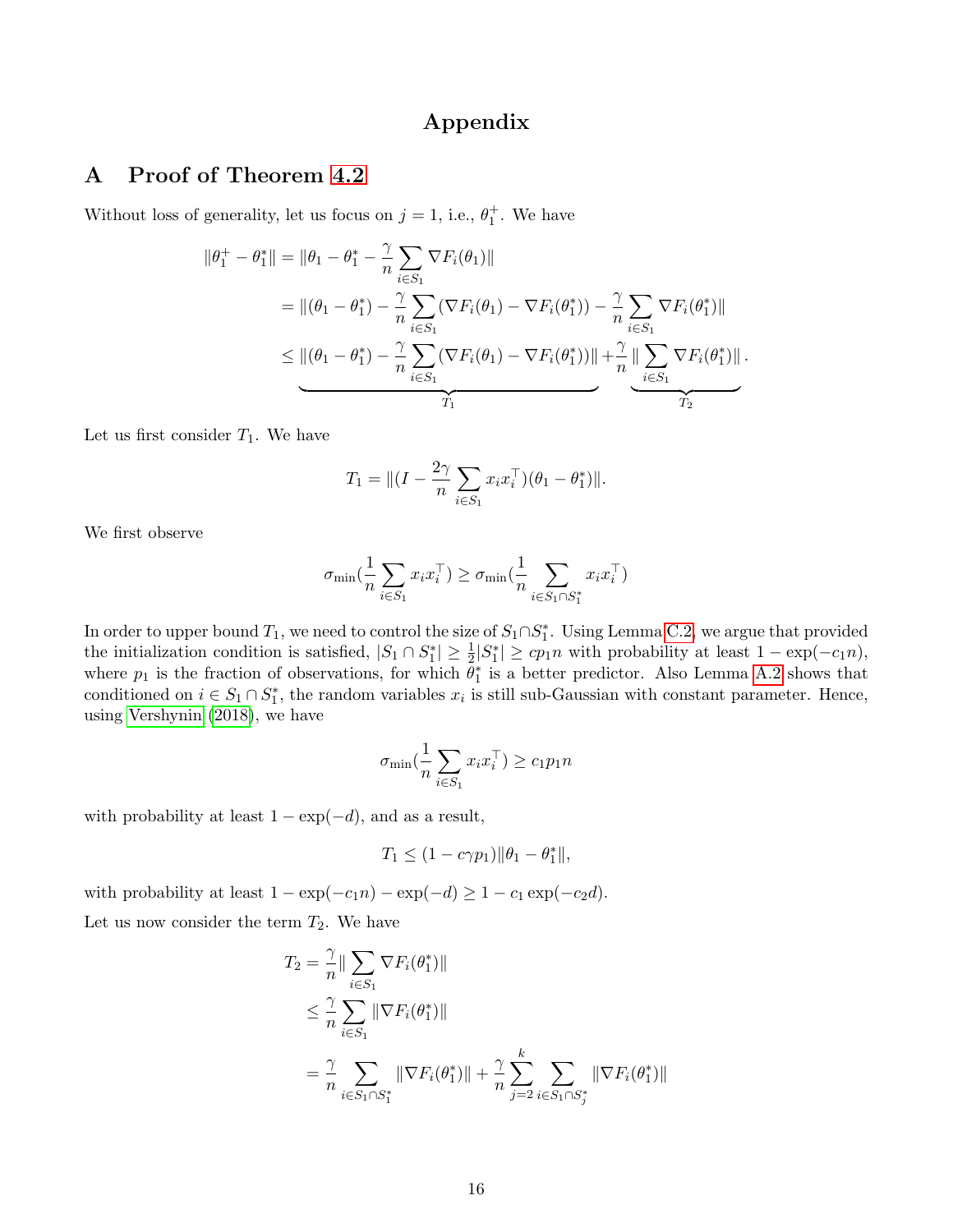For  $i \in S_1^*$ , the term  $\|\nabla F_i(\theta_1^*)\| \leq \mu$ . With this, we have

$$
T_2 \leq \frac{\gamma}{n} |S_1 \cap S_1^*| \mu + \frac{\gamma}{n} \sum_{j=2}^k |S_1 \cap S_j^*| \max_i \|\nabla F_i(\theta_1^*)\|
$$
  

$$
\leq \frac{\gamma}{n} |S_1^*| \mu \| \theta_1^* \| + \frac{c_1 \gamma}{n} (k-1) \exp \left(-c_2 \frac{\Delta_1^2}{\rho^2} d\right) n \max_i \|\nabla F_i(\theta_1^*)\|,
$$

where  $\rho = (\max_{j \in [k]} ||\theta_j^*||)^2$  and  $\Delta_1 = \Delta - 2\lambda$ . Here, we use Lemma [C.2](#page-21-0) in conjunction with sub-Gaussian concentration. Finally, we have

$$
T_2 \le \gamma p_1 \mu + C_1 k \gamma \exp\left(-c_2 \frac{\Delta_1^2}{\rho^2} d\right) \left(\max_i \|x_i\|^2 \|\theta_1^*\| + \max_i \|x_i\| \|y_i\|\right)
$$
  

$$
\le \gamma p_1 \mu \|\theta_1^*\| + c_1 k \gamma \exp\left(-c_2 \frac{\Delta_1^2}{\rho^2} d\right) \|\theta_1^*\|,
$$

where we use that  $||x_i|| \leq 1$  for all i, and  $|y_i| \leq 1$  for all i.

Combining  $T_1$  and  $T_2$ , we have

$$
\|\theta_1^+ - \theta_1^*\| \le (1 - c\gamma p_1) \|\theta_1 - \theta_1^*\| + \gamma p_1 \mu \|\theta_1^*\| + c_1 k\gamma \exp\left(-c_2 \frac{\Delta_1^2}{\rho^2} d\right) \|\theta_1^*\|
$$

with high probability. Choosing  $\gamma = \frac{1}{2c}$  $\frac{1}{2cp_1}$ , we have

$$
\|\theta_1^+ - \theta_1^*\| \leq \frac{1}{2}\|\theta_1 - \theta_1^*\| + c_1\mu\|\theta_1^*\| + c_2k\gamma\exp\biggl(-c_3\frac{\Delta^2}{\rho^2}\,d\biggr)\|\theta_1^*\|,
$$

with probability at least  $1 - C_1 \exp(-C_2 d)$ , which proves the theorem.

### A.0.1 Good Initialization

We stick to analyzing  $\theta_1^+$ . In the following lemma, we only consider  $\theta_2$ . In general, for  $\{\theta_3,\ldots,\theta_k\}$ , the total probability of error, using union bound will be  $(k-1)$  times the probability of error obtained in the following lemma.

Lemma A.1. We have

$$
\mathbb{P}\bigg(F_i(\theta_1) > F_i(\theta_2)|F_i(\theta_1^*) < F_i(\theta_2^*)\bigg) \leq c_1 k \exp\bigg(-c_2 \frac{\Delta_1^2}{\rho^2} d\bigg),
$$

where  $\rho = (\max_{j \in [k]} ||\theta_j^*||)^2$  and  $\Delta_1 = \Delta - 2\lambda$ .

Proof. Let us first consider the event

$$
\{F_i(\theta_1^*) < F_i(\theta_2^*)\} = \left\{ (y_i - \langle x_i, \theta_1^*) \rangle^2 < (y_i - \langle x_i, \theta_2^*) \rangle^2 \right\}
$$

We are interested in the event  $\{F_i(\theta_1) < F_i(\theta_2)\}$  since the sets  $S_1$  and  $S_2$  are defined based on this event. In particular we are interested in  $\mathbb{P}(F_i(\theta_1) < F_i(\theta_2) | \{F_i(\theta_1^*) < F_i(\theta_2^*)\})$ . To that end, we first compute the complement event, given by

$$
\mathbb{P}(F_i(\theta_1) > F_i(\theta_2) | \{ F_i(\theta_1^*) < F_i(\theta_2^*) \}),
$$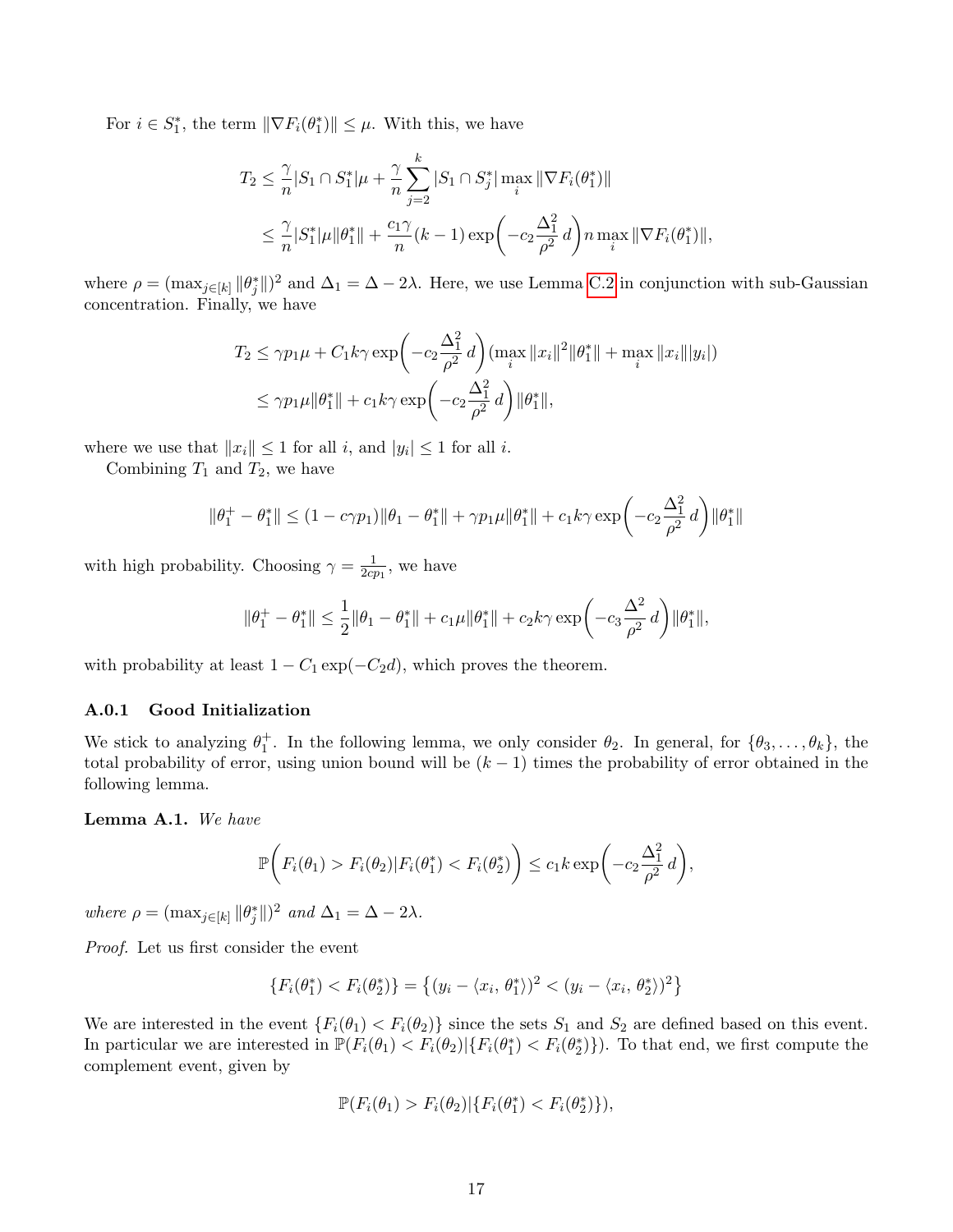Conditioned on  $\{F_i(\theta_1^*) \leq F_i(\theta_2^*)\}$ , we compute the probability of the event

$$
\{(y_i - \langle x_i, \theta_1 \rangle)^2 > (y_i - \langle x_i, \theta_2 \rangle)^2\}
$$
  
= 
$$
\{(y_i - \langle x_i, \theta_1^* \rangle)^2 + \langle x_i, \theta_1 - \theta_1^* \rangle^2 - 2\langle x_i, \theta_1 - \theta_1^* \rangle (y_i - \langle x_i, \theta_1^* \rangle
$$
  

$$
> (y_i - \langle x_i, \theta_2^* \rangle)^2 + \langle x_i, \theta_2 - \theta_2^* \rangle^2 - 2\langle x_i, \theta_2 - \theta_2^* \rangle (y_i - \langle x_i, \theta_2^* \rangle)\}
$$
  

$$
\subseteq \{\langle x_i, \theta_1 - \theta_1^* \rangle^2 - 2\langle x_i, \theta_1 - \theta_1^* \rangle (y_i - \langle x_i, \theta_1^* \rangle)\}
$$
  

$$
> \langle x_i, \theta_2 - \theta_2^* \rangle^2 - 2\langle x_i, \theta_2 - \theta_2^* \rangle (y_i - \langle x_i, \theta_2^* \rangle)\}
$$
,

where we use the fact that  $(y_i - \langle x_i, \theta_1^* \rangle)^2 < (y_i - \langle x_i, \theta_2^* \rangle)^2$ . Continuing, we have

$$
\{(y_i - \langle x_i, \theta_1 \rangle)^2 > (y_i - \langle x_i, \theta_2 \rangle)^2\}
$$
  
\n
$$
\subseteq \{\langle x_i, \theta_1 - \theta_1^* \rangle^2 - 2\langle x_i, \theta_1 - \theta_1^* \rangle (y_i - \langle x_i, \theta_1^* \rangle) > t\} \bigcup \{\langle x_i, \theta_2 - \theta_2^* \rangle^2 - 2\langle x_i, \theta_2 - \theta_2^* \rangle (y_i - \langle x_i, \theta_2^* \rangle) \le t\},
$$

for any t. In particular, we select  $t = |\langle x_i, \theta_1 - \theta_1^* \rangle| |\langle x_i, \theta_2 - \theta_2^* \rangle|$ . We have

$$
\langle x_i, \theta_1 - \theta_1^* \rangle^2 - 2 \langle x_i, \theta_1 - \theta_1^* \rangle (y_i - \langle x_i, \theta_1^* \rangle)
$$
  
=  $\langle x_i, \theta_1 - \theta_1^* \rangle^2 + 2 \langle x_i, \theta_1^* - \theta_1 \rangle (y_i - \langle x_i, \theta_1^* \rangle)$   
 $\leq |\langle x_i, \theta_1 - \theta_1^* \rangle|^2 + 2 |\langle x_i, \theta_1^* - \theta_1 \rangle| |y_i - \langle x_i, \theta_1^* \rangle|$   
=  $|\langle x_i, \theta_1 - \theta_1^* \rangle|^2 + 2 |\langle x_i, \theta_1 - \theta_1^* \rangle| |y_i - \langle x_i, \theta_1^* \rangle|$ 

and

$$
\langle x_i, \theta_2 - \theta_2^* \rangle^2 - 2 \langle x_i, \theta_2 - \theta_2^* \rangle (y_i - \langle x_i, \theta_2^* \rangle)
$$
  
\n
$$
\geq |\langle x_i, \theta_2 - \theta_2^* \rangle|^2 - 2 |\langle x_i, \theta_2 - \theta_2^* \rangle| |y_i - \langle x_i, \theta_2^* \rangle|
$$

With this we have,

$$
\mathbb{P}\big((y_i - \langle x_i, \theta_1 \rangle)^2 > (y_i - \langle x_i, \theta_2 \rangle)^2 | \mathcal{E}_i\big) \n\leq \underbrace{\mathbb{P}(|\langle x_i, \theta_1 - \theta_1^* \rangle| > |\langle x_i, \theta_2 - \theta_2^* \rangle| - 2|y_i - \langle x_i, \theta_1^* \rangle|)}_{T_1} \n+ \underbrace{\mathbb{P}(|\langle x_i, \theta_2 - \theta_2^* \rangle| < |\langle x_i, \theta_1 - \theta_1^* \rangle| + 2|y_i - \langle x_i, \theta_1^* \rangle|)}_{T_2}.
$$

We first analyze  $T_1$ . The analysis for the  $T_2$  term follows similarly. We have

$$
T_1 = \mathbb{P}(|\langle x_i, \theta_1 - \theta_1^* \rangle| > |\langle x_i, \theta_2 - \theta_2^* \rangle| - 2|y_i - \langle x_i, \theta_1^* \rangle|)
$$
(6)

$$
\leq \mathbb{P}(|\langle x_i, \theta_2 - \theta_2^* \rangle| > \Delta) + \mathbb{P}(|\langle x_i, \theta_1 - \theta_1^* \rangle| > \Delta - 2\lambda),\tag{7}
$$

where  $\Delta$  is the separation as defined in Section [2](#page-3-3) and  $\lambda$  is a small parameter defined in.. With this we have

$$
T_1 = \mathbb{P}(y_i - \langle x_i, \theta_1 \rangle)^2 > (y_i - \langle x_i, \theta_2 \rangle)^2 | \mathcal{E}_i)
$$
  
=  $\mathbb{P}\left(\langle x_i, \frac{\theta_2 - \theta_2^*}{\|\theta_2 - \theta_2^*\|}\rangle > \frac{\Delta}{\|\theta_2 - \theta_2^*\|}\right) + \mathbb{P}\left(\langle x_i, \frac{\theta_1 - \theta_1^*}{\|\theta_1 - \theta_1^*\|}\rangle > \frac{\Delta - 2\lambda}{\|\theta_1 - \theta_1^*\|}\right)$ 

Now, note that  $\theta_2 - \theta_2^*$  and  $\theta_1 - \theta_1^*$  depend on  $x_i$ ; since we are not allowed to have fresh samples at every iteration.

To avoid such dependence we compute an uniform bound using one-step discretization (covering argument). Suppose  $u_1, u_2, \ldots, u_n$  be an  $\epsilon$  cover of  $\mathbb{S}^{d-1}$  in  $\ell_2$  norm. [Vershynin](#page-14-15) [\(2018\)](#page-14-15) shows that  $M \leq (1+\frac{2}{\epsilon})^d$ .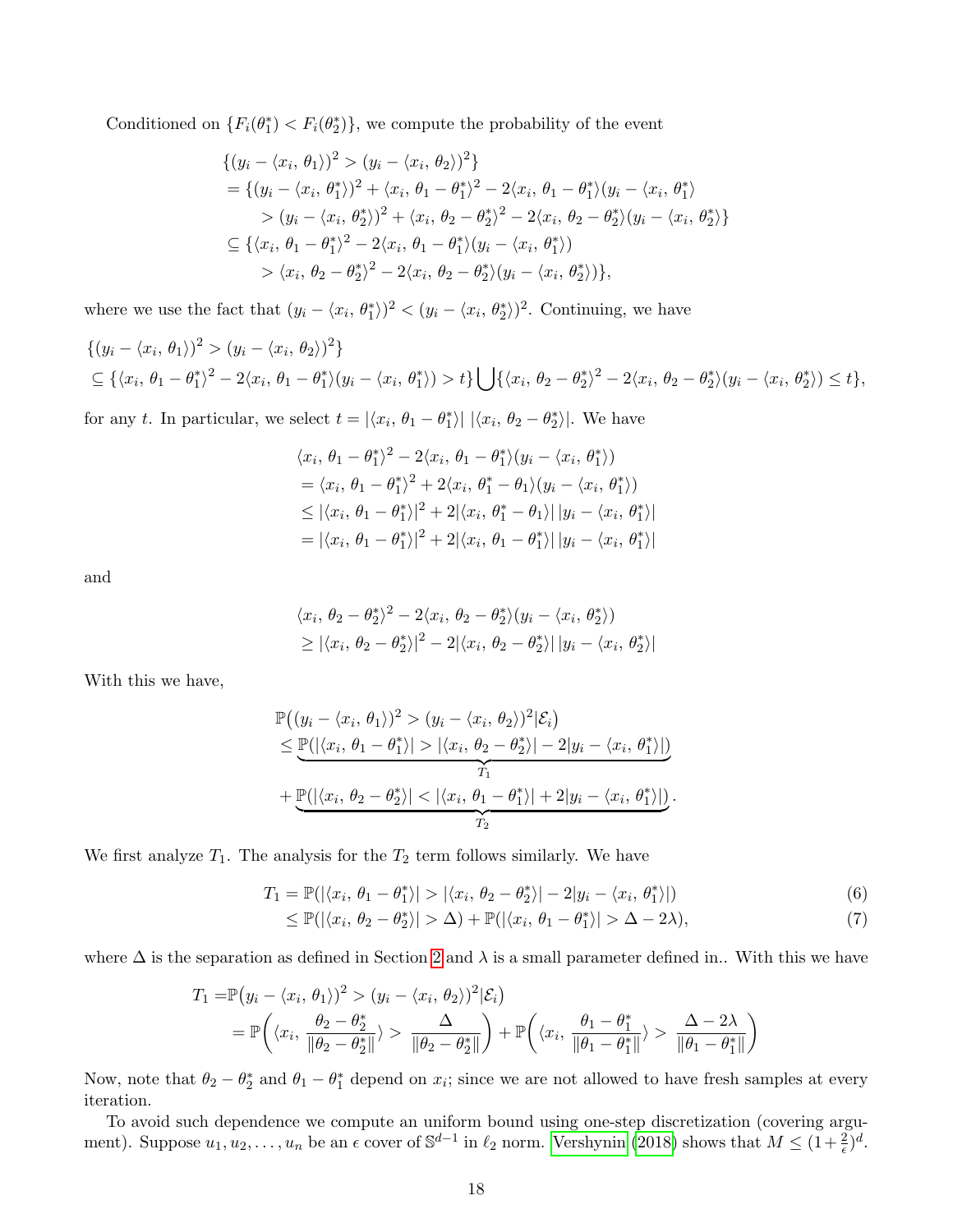Also, suppose  $u_l$  is the nearest point of the  $\epsilon$  cover to  $\frac{\theta_2-\theta_2^*}{\|\theta_2-\theta_2^*\|}$  and  $u_r$  is the nearest point of the  $\epsilon$  cover to  $\frac{\theta_1 - \theta_1^*}{\|\theta_1 - \theta_1^*\|}$ . We have

$$
= \mathbb{P}\left(\langle x_i, \frac{\theta_2 - \theta_2^*}{\|\theta_2 - \theta_2^*\|} \rangle > \frac{\Delta}{\|\theta_2 - \theta_2^*\|}\right) + \mathbb{P}\left(\langle x_i, \frac{\theta_1 - \theta_1^*}{\|\theta_1 - \theta_1^*\|} \rangle > \frac{\Delta - 2\lambda}{\|\theta_1 - \theta_1^*\|}\right)
$$
  
\n
$$
= \mathbb{P}\left(\langle x_i, u_l \rangle + \langle x_i, \frac{\theta_2 - \theta_2^*}{\|\theta_2 - \theta_2^*\|} - u_l \rangle > \frac{\Delta}{\|\theta_2 - \theta_2^*\|}\right)
$$
  
\n
$$
+ \mathbb{P}\left(\langle x_i, u_r \rangle + \langle x_i, \frac{\theta_1 - \theta_1^*}{\|\theta_1 - \theta_1^*\|} - u_r \rangle > \frac{\Delta - 2\lambda}{\|\theta_1 - \theta_1^*\|}\right)
$$
  
\n
$$
= \mathbb{P}\left(\langle x_i, u_l \rangle > \frac{\Delta}{\|\theta_2 - \theta_2^*\|} - \epsilon\right) + \mathbb{P}\left(\langle x_i, u_r \rangle > \frac{\Delta - 2\lambda}{\|\theta_1 - \theta_1^*\|} - \epsilon\right)
$$
  
\n
$$
\leq \mathbb{P}\left(\langle x_i, u_l \rangle > \frac{\Delta\sqrt{d}}{\tilde{c}\|\theta_2^*\|} - \epsilon\right) + \mathbb{P}\left(\langle x_i, u_r \rangle > \frac{(\Delta - 2\lambda)\sqrt{d}}{\tilde{c}_1\|\theta_1^*\|} - \epsilon\right)
$$

where we use the fact that  $||x_i|| \leq 1$ , the definition of an  $\epsilon$  cover and the initialization condition.

We now use the fact that,  $x_i$  is centered sub-Gaussian (with constant parameter) random variables. Note that since

$$
\mathbb{P}(F_i(\theta_1^*) < F_i(\theta_2^*) = p_1 \ge \min\{p_1,\ldots,p_k\} > \bar{c},
$$

where  $\bar{c}$  is a constant, we invoke [\(Yi et al., 2016,](#page-14-6) Lemma 15) to obtain

$$
\mathbb{P}\Bigg(\langle x_i, u_l\rangle > \frac{\Delta\sqrt{d}}{\tilde{c}\|\theta_2^*\|} - \epsilon\Bigg) \le \exp\Bigg(-c\big(\frac{\Delta\sqrt{d}}{\tilde{c}\|\theta_2^*\|} - \epsilon\big)^2\Bigg),
$$

and

$$
\mathbb{P}\Bigg(\langle x_i, u_r\rangle > \frac{(\Delta - 2\lambda)\sqrt{d}}{\tilde{c}_1\|\theta_1^*\|} - \epsilon\Bigg) \le \exp\Bigg(-c\big(\frac{(\Delta - 2\lambda)\sqrt{d}}{\tilde{c}\|\theta_1^*\|} - \epsilon\big)^2\Bigg),
$$

We now take union bound over  $(1 + \frac{2}{\epsilon})^d$  entries, and finally substituting  $\epsilon$  as a sufficiently small constant, we have

$$
\mathbb{P}\bigg(\langle x_i, \frac{\theta_2 - \theta_2^*}{\|\theta_2 - \theta_2^*\|} \rangle > \frac{\Delta}{\|\theta_2 - \theta_2^*\|}\bigg) \leq c_1 \exp\bigg(-c_2 \frac{\Delta^2}{\|\theta_2^*\|^2} d\bigg),
$$

and

$$
\mathbb{P}\bigg(\langle x_i, \frac{\theta_1 - \theta_1^*}{\|\theta_1 - \theta_1^*\|} \rangle > \frac{\Delta - 2\lambda}{\|\theta_1 - \theta_1^*\|}\bigg) \leq c_1 \exp\bigg(-c_2 \frac{(\Delta - 2\lambda)^2}{\|\theta_1^*\|^2} d\bigg).
$$

Note that similar analysis holds for the term  $T_2$ , since we use the symmetric sub-Gaussian concentration. Hence, we finally obtain,

$$
\mathbb{P}\bigg(F_i(\theta_1) > F_i(\theta_2)|F_i(\theta_1^*) < F_i(\theta_2^*)\bigg) \leq C \exp\bigg(-c\frac{(\Delta - 2\lambda)^2}{(\max_{j \in [k]} \|\theta_j^*\|)^2}d\bigg),
$$

and

$$
\mathbb{P}\bigg(F_i(\theta_1) < F_i(\theta_2) | F_i(\theta_1^*) < F_i(\theta_2^*)\bigg) \geq 1 - C \exp\bigg(-c \frac{(\Delta - 2\lambda)^2}{(\max_{j \in [k]} \|\theta_j^*\|)^2} d\bigg),
$$

which concludes the proof.

 $\Box$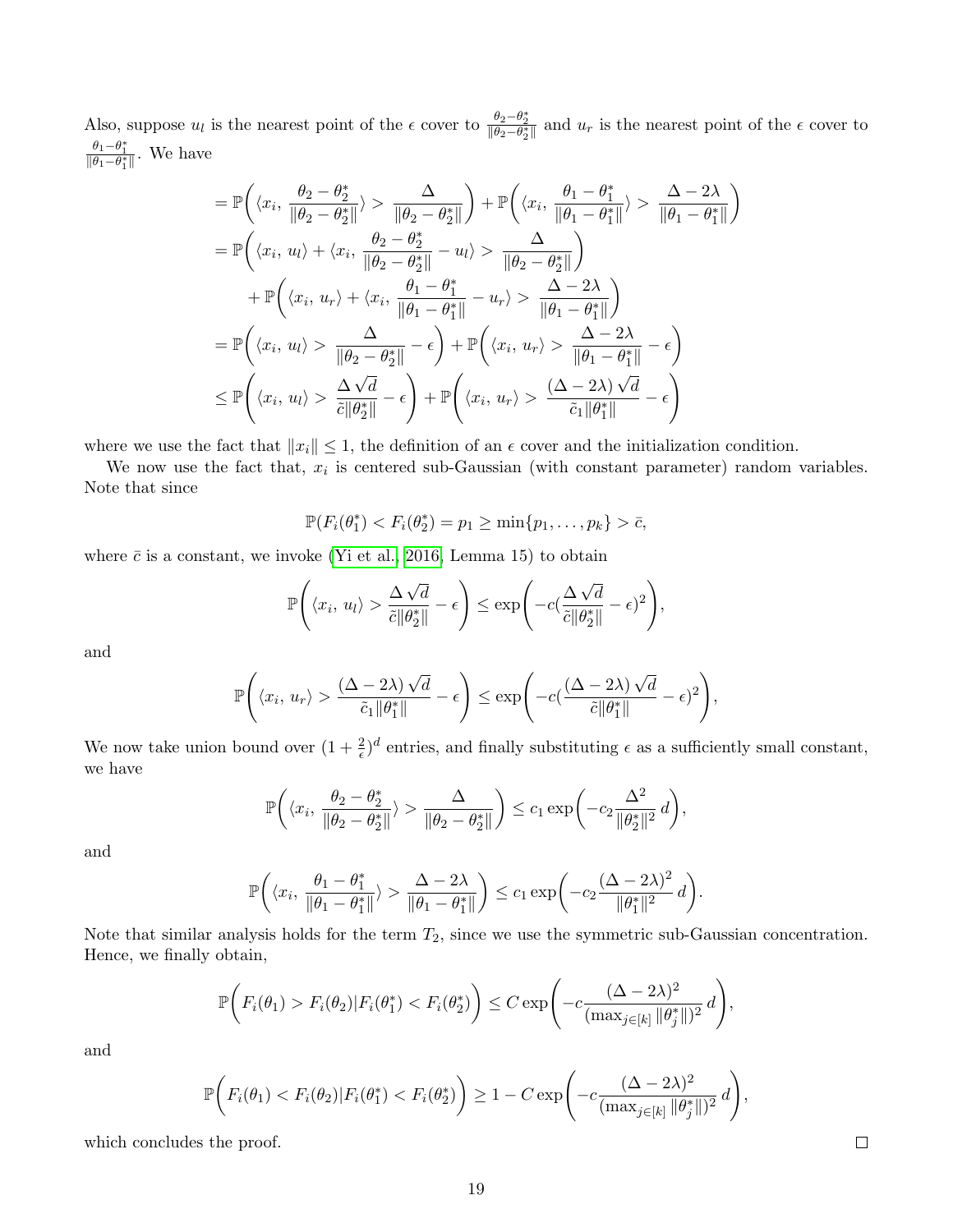<span id="page-19-1"></span>**Lemma A.2.** Conditioned on  $i \in S_1 \cap S_1^*$ , the distribution of  $x_i$  is sub-Gaussian with a constant parameter.

Proof. Let us first consider the following probability

$$
\mathbb{P}(i \in S_1 \cap S_1^*)
$$
\n
$$
= \mathbb{P}(F_i(\theta_1) < F_i(\theta_2), F_i(\theta_1^*) < F_i(\theta_2^*))
$$
\n
$$
= \mathbb{P}(F_i(\theta_1) < F_i(\theta_2) | F_i(\theta_1^*) < F_i(\theta_2^*)) \mathbb{P}(F_i(\theta_1^*) < F_i(\theta_2^*))
$$
\n
$$
\geq p_1 \left[ 1 - C \exp \left( -c \frac{(\Delta - 2\lambda)^2}{(\max_{j \in [k]} || \theta_j^* ||)^2} d \right) \right]
$$
\n
$$
\geq \tau
$$

where  $\tau$  is a constant. Here we use Assumption [4.1](#page-6-1) and the fact that  $\min\{p_1, p_2\} > \bar{c}$  where  $\bar{c}$  is a constant. Since  $\mathbb{P}(i \in S_1 \cap S_1^*)$  is greater than a constant, using [\(Yi et al., 2016,](#page-14-6) Lemma 15), we conclude that  $x_i$  is  $\Box$ sub-Gaussian with constant parameter.

# <span id="page-19-0"></span>B Proofs from Section [3](#page-4-0)

We now provide the proof of Theorem [3.1.](#page-4-2)

Proof of Theorem [3.1.](#page-4-2) We begin by the following chain,

$$
\frac{1}{n} \mathbb{E}_{\sigma} \left[ \sup_{\bar{h} \in \bar{\mathcal{H}}} \sum_{i=1}^{n} \sigma_{i} \mathcal{L}(y_{i}, \bar{h}(x)) \right] = \frac{1}{n} \mathbb{E}_{\sigma_{1}, \cdots, \sigma_{n-1}} \left[ \mathbb{E}_{\sigma_{n}} \left[ \sup_{\bar{h} \in \bar{\mathcal{H}}} u_{n-1}(\bar{h}) + \sigma_{n} \mathcal{L}(y_{n}, \bar{h}(x_{n})) \right] \right],
$$

where  $u_n(\bar{h}) = \sum_{i=1}^{n-1} \sigma_i \mathcal{L}(y_i, \bar{h}(x_i))$ . By definition of the supremum, for any  $\epsilon > 0$ , there exist  $\bar{h}_a$  and  $\bar{h}_b$ such that,

$$
u_{n-1}(\bar{h}_a) + \mathcal{L}(y_n, \bar{h}_a(x_n)) \ge (1 - \epsilon) \left[ \sup_{\bar{h}} u_{n-1}(\bar{h}) + \mathcal{L}(y_n, \bar{h}(x_n)) \right]
$$
  

$$
u_{n-1}(\bar{h}_b) - \mathcal{L}(y_n, \bar{h}_b(x_n)) \ge (1 - \epsilon) \left[ \sup_{\bar{h}} u_{n-1}(\bar{h}) - \mathcal{L}(y_n, \bar{h}(x_n)) \right]
$$

By expanding the definition of the expectation we can then prove that,

$$
(1-\epsilon)\mathbb{E}_{\sigma_n}\left[\sup_{\bar{h}} u_{n-1}(\bar{h}) + \sigma_n \mathcal{L}(y_n, \bar{h}(x_n))\right] \leq \frac{1}{2}\left(u_{n-1}(\bar{h}_a) + \mathcal{L}(y_n, \bar{h}_a(x_n))\right) + \frac{1}{2}\left(u_{n-1}(\bar{h}_b) - \mathcal{L}(y_n, \bar{h}_b(x_n))\right).
$$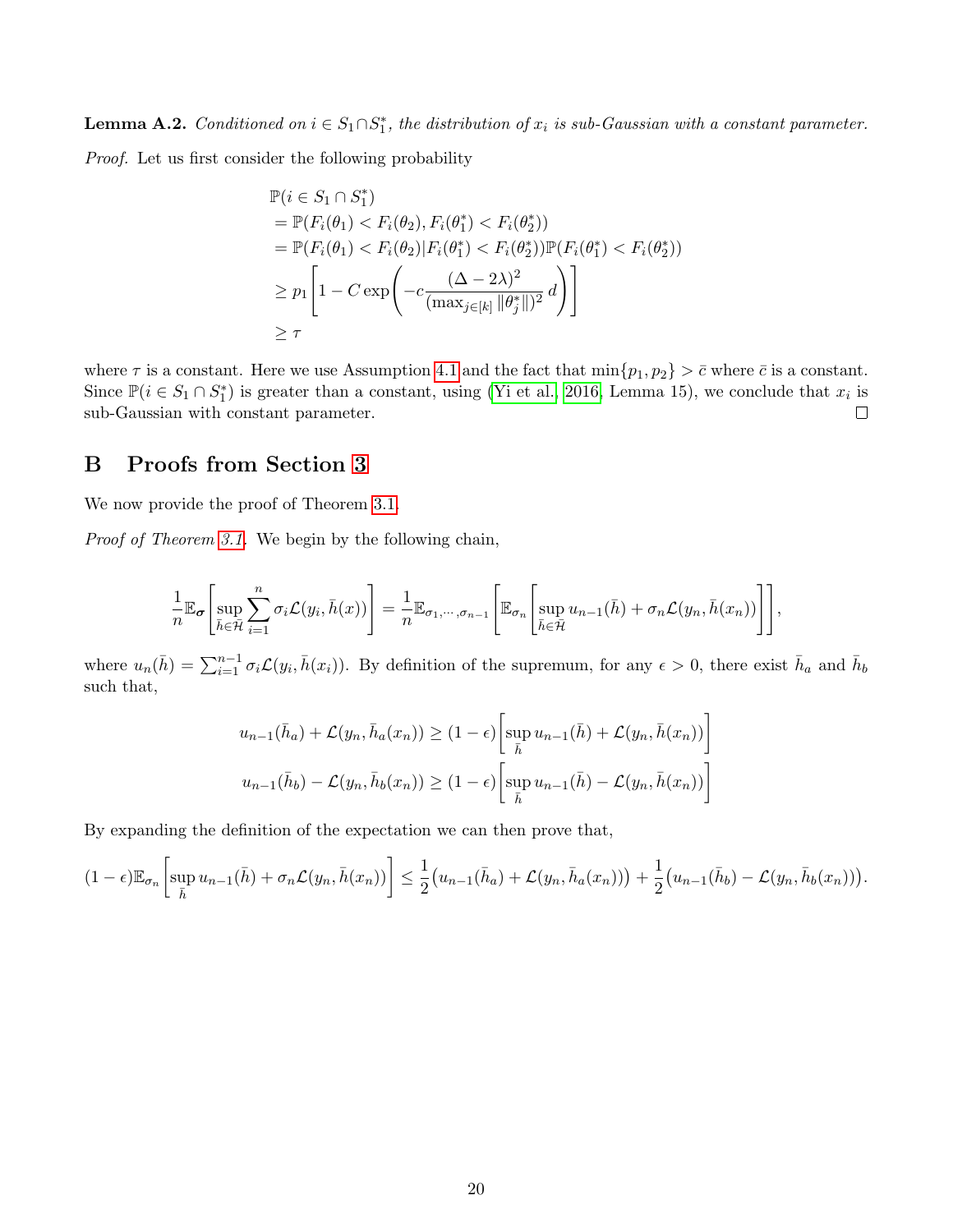Let  $s_l = \text{sign}(\bar{h}_a(x_n)_l - \bar{h}_b(x_n)_l)$ . Then we have the following chain,

$$
(1 - \epsilon) \mathbb{E}_{\sigma_n} \left[ \sup_{\bar{h}} u_{n-1}(\bar{h}) + \sigma_n \mathcal{L}(y_n, \bar{h}(x_n)) \right]
$$
  
\n
$$
\leq \frac{1}{2} (u_{n-1}(\bar{h}_a) + u_{n-1}(\bar{h}_b) + \mathcal{L}(y_n, \bar{h}_a(x_n)) - \mathcal{L}(y_n, \bar{h}_b(x_n)))
$$
  
\n
$$
= \frac{1}{2} \left( u_{n-1}(\bar{h}_a) + u_{n-1}(\bar{h}_b) + \min_{j} \ell(y_n, \bar{h}_a(x_n)_j) - \min_{l} \ell(y_n, \bar{h}_b(x_n)_l) \right)
$$
  
\n
$$
\leq \frac{1}{2} (u_{n-1}(\bar{h}_a) + u_{n-1}(\bar{h}_b) + \ell(y_n, \bar{h}_a(x_n)_{l^*}) - \ell(y_n, \bar{h}_b(x_n)_{l^*}))
$$
  
\n
$$
\leq \frac{1}{2} \left( u_{n-1}(\bar{h}_a) + u_{n-1}(\bar{h}_b) + \max_{l} \ell(\ell(y_n, \bar{h}_a(x_n)_{l}) - \ell(y_n, \bar{h}_b(x_n)_{l})) \right)
$$
  
\n
$$
\leq \frac{1}{2} \left( u_{n-1}(\bar{h}_a) + u_{n-1}(\bar{h}_b) + \sum_{l} (\ell(y_n, \bar{h}_a(x_n)_{l}) - \ell(y_n, \bar{h}_b(x_n)_{l})) \right)
$$
  
\n
$$
\leq \frac{1}{2} \left( u_{n-1}(\bar{h}_a) + u_{n-1}(\bar{h}_b) + \sum_{l} \mu_{s_l}(\bar{h}_a(x_n)_{l} - \bar{h}_b(x_n)_{l}) \right)
$$
  
\n
$$
= \sum_{l=1}^{k} \frac{1}{2} (u_{n-1}(\bar{h}_a) / k + \mu_{s_l} \bar{h}_a(x_n)_{l}) + \frac{1}{2} (u_{n-1}(\bar{h}_b) / k - \mu_{s_l} \bar{h}_b(x_n)_{l})
$$
  
\n
$$
\leq \sum_{l} \mathbb{E}_{\sigma_{n,l}} \left[ \sup_{\bar
$$

where  $\sigma_{n,l}$  are Rademacher R.Vs. The result follows by induction and symmetry between the mixture coordinates of  $\bar{h}(\cdot)$ . In  $(a)$ ,  $l^*$  is the coordinate at which the first minima is attained.  $\Box$ 

# C Proofs from Section [4.3](#page-8-0)

We first start by proving that for any of the optimal subsets of the the original samples if we further sub-sample a smaller partition, then the regression solution in both the sets are not too far from each other. The result follows from an application of random design regression analysis in [\(Hsu et al., 2011\)](#page-13-17).

<span id="page-20-0"></span>**Lemma C.1.** For any  $i \in [k]$ , let  $B = B_i^*$ . Suppose P samples are chosen i.i.d uniformly at random from B. Let  $\theta_B$  and  $\theta_P$  be the least squares solution for B and P respectively. Then we have that,

$$
\|\theta_B-\theta_P\|_{\Sigma_B}^2=O\Bigg(\frac{R(\sqrt{d}+\sqrt{\log(1/\delta)})^2B_d}{|P|\sqrt{\lambda_{\min}(\Sigma_B)}}+\frac{4(b+wR)^2(\sqrt{d}+\sqrt{\log(1/\delta)})^2}{|P|}+\frac{\gamma^2d^2\log^2(1/\delta)}{|P|^2}\Bigg),
$$

with probability at least  $1 - \delta$ .

*Proof.* The samples in  $P$  form a random design regression problem where,

$$
\mathbb{E}[xy] = \frac{1}{|B|} \sum_{i \in B} x_i y_i
$$

$$
\mathbb{E}[xx^T] = \frac{1}{|B|} \sum_{i \in B} x_i x_i^T =: \Sigma_B.
$$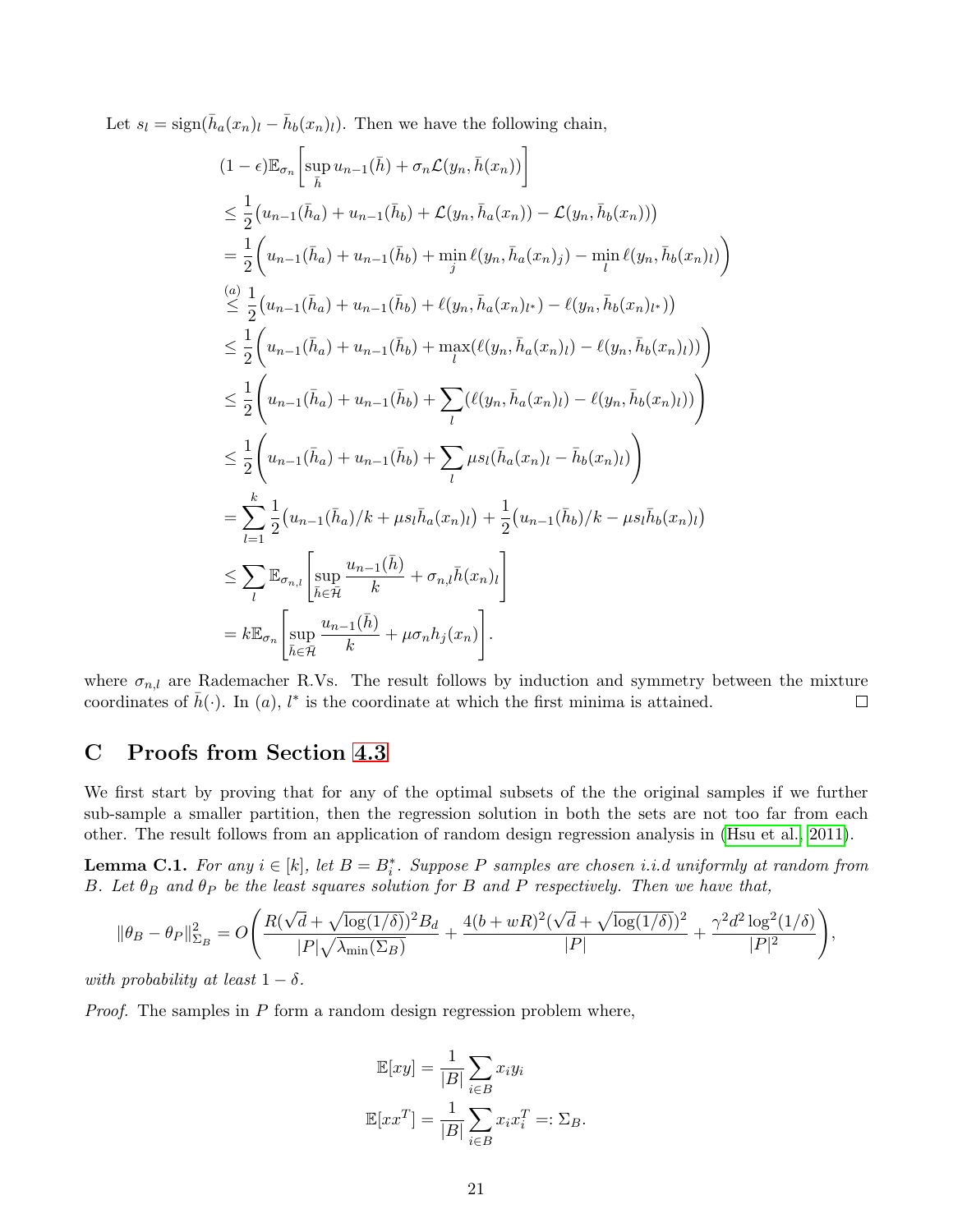We will now verify the conditions of Theorem 2 in [Hsu et al.](#page-13-17)  $(2011)$ . To avoid cumbersome notation let  $\theta = \theta_B$ . Consider the decomposition of the regression target and covariates,

$$
y = \theta^T x + \text{bias}(x) + \eta(x)
$$

where  $\eta(x)$  is the noise. The terms are defined as,

bias
$$
(x)
$$
 =  $E[y|x] - \theta^T x$  and  $\eta(x) = y - E[y|x]$ 

Condition 1: Note that the noise is bounded,

$$
|\eta(x)| \le |y| + |\theta^T x| + |\text{bias}(x)| \le 2(b + wR).
$$

Therefore the noise is sub-gaussian with parameter  $\sigma_{noise} \leq 2(b + wR)$ .

Condition 2: The bounded bias is just from our assumption directly. We have the following,

$$
\left\|\Sigma_B^{-1}\text{bias}(x)x\right\| \le \gamma\sqrt{d}.\tag{8}
$$

Condition 3: For any u s.t  $||u|| = 1$ , we have that

$$
u^T \Sigma_B^{-1/2} x \le \frac{R}{\sqrt{\lambda_{min}(\Sigma_B)}}.
$$
\n
$$
(9)
$$

 $\Box$ 

Thus,  $\rho_{(1,cov)} = \frac{R}{\sqrt{1-c}}$  $\frac{R}{\lambda_{min}(\Sigma_B)}$ . Thus all the conditions are valid and we can apply Theorem 2 in [Hsu et al.](#page-13-17) [\(2011\)](#page-13-17). Thus finally with probability  $1 - \delta$  we get,

$$
\|\theta_P - \theta_B\|_{\Sigma_B}^2 = O\Bigg(\frac{\rho_{(1,cov)}(\sqrt{d} + \sqrt{\log(1/\delta)})^2 \mathbb{E}[\text{bias}(x)^2]}{|P|} + \frac{\sigma_{noise}^2(\sqrt{d} + \sqrt{\log(1/\delta)})^2}{|P|} + \frac{\gamma^2 d^2 \log^2(1/\delta)}{|P|^2}\Bigg).
$$

Now we show that the above result also implies that the respective average errors are also close to each other.

<span id="page-21-0"></span>Lemma C.2. Consider the setting in Lemma [C.1.](#page-20-0) Then we have the following bound,

$$
\mathcal{E}_{ls}(B,\theta_P) - \mathcal{E}_{ls}(B,\theta_B) \leq 2|B|(wR+b)||\theta_B - \theta_P||_{\Sigma_B}.
$$

Proof. We should note that,

$$
\sum_{i \in B} (y_i - \theta_P x_i)^2 - (y_i - \theta_B x_i)^2 \le |(\theta_P - \theta_B) \cdot x_i||(2y_i - \theta_B \cdot x_i - \theta_P \cdot x_i)|
$$
  

$$
:= \gamma_i |(\theta_P - \theta_B) \cdot x_i| \le \sqrt{\left(\sum \gamma_i^2\right) \left(\sum ((\theta_P - \theta_B) \cdot x_i)^2\right)} \le 2|B|(wR + b)||\theta_B - \theta_P||_{\Sigma_B}.
$$

Now we are at a position to prove our main theorem.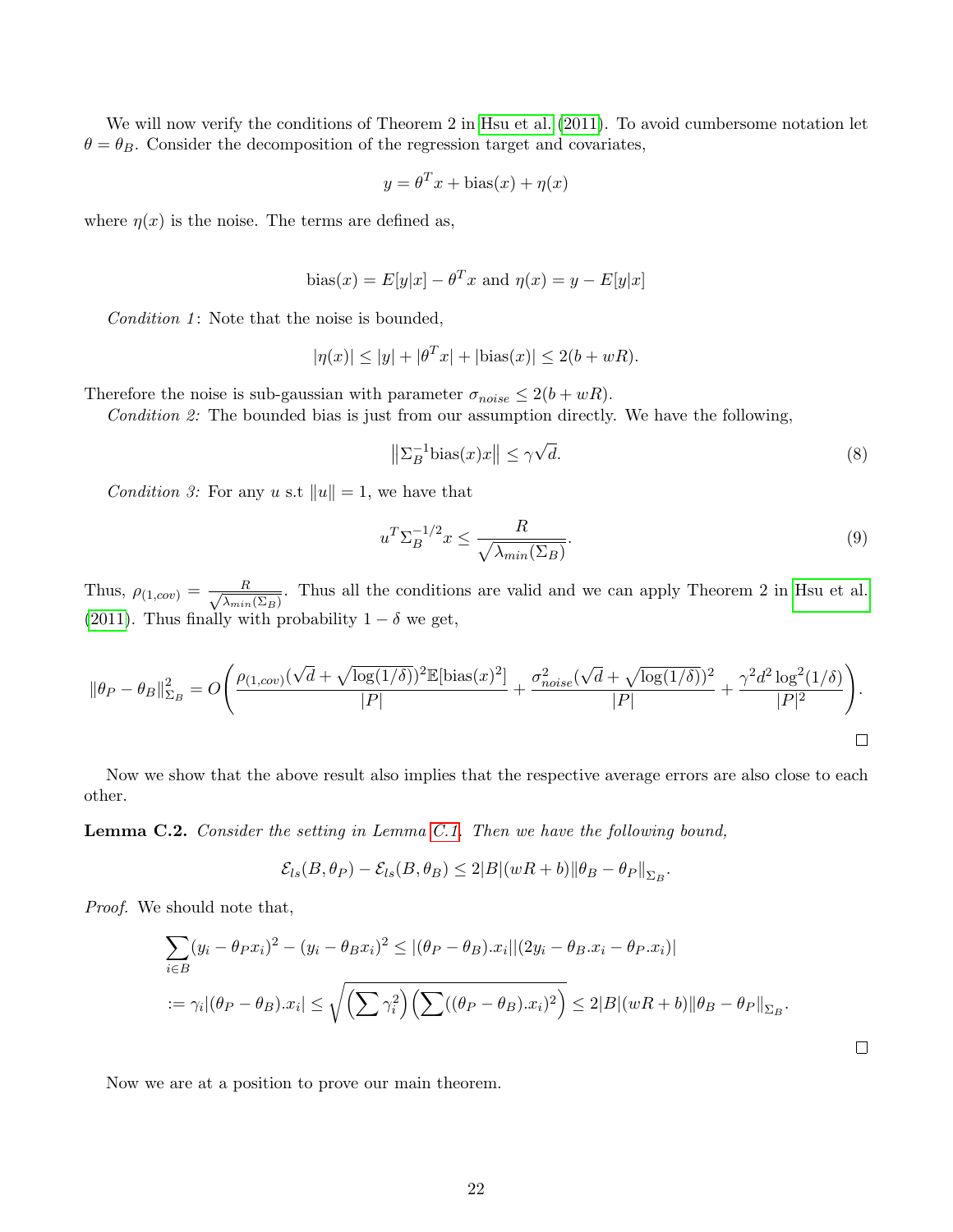<span id="page-22-0"></span>

Figure 1: Comparison of train error and test error (min-loss) of Algorithms [3](#page-10-0) (with number of random partitions h) when we use a linear model/robust linear model to fit each part of partition.

*Proof of Theorem [4.7.](#page-9-1)* Let  $\{\tilde{P}_i\}$  be the partition of A that conforms to the partition  $\{B_i^*\}$ . Then by Hoeffding's bound we have w.p  $1 - \delta$ 

$$
||\tilde{P}_i| - \alpha_i |A|| \le \sqrt{\alpha_i (1 - \alpha_i) \log(k/\delta) |A|}.
$$

Let us assume that *n* is such that  $|A| \ge \frac{4(1-\alpha_i)}{\alpha_i} \log(k/\delta)$ , for all *i*. Then by Lemma [C.2](#page-21-0) we have that,

$$
\sum_{i=1}^k \mathcal{E}_{ls}(B_i^*,\theta_{\tilde{P}_i}) - \mathcal{E}_{ls}(B_i^*,\theta_{B_i^*}) \leq 2(wR + b)\sum_{i=1}^k |B_i^*| \Big\|\theta_{B_i^*} - \theta_{\tilde{P}_i}\Big\|_{\Sigma_{B_i^*}}.
$$

Thus w.p at least  $1 - 2\delta$  we have,

$$
\frac{1}{n} \sum_{i=1}^{k} \mathcal{E}_{ls}(B_i^*, \theta_{\tilde{P}_i}) \leq \frac{1}{n} \sum_{i=1}^{k} \mathcal{E}_{ls}(B_i^*, \theta_{B_i^*})
$$
\n
$$
+ O\left(\sum_{i=1}^{k} \alpha_i (wR + b) \sqrt{\frac{R(\sqrt{d} + \sqrt{\log(k/\delta)})^2 B_d}{\alpha_i |A| \sqrt{\lambda_{\min}}}} + \frac{(wR + B)^2 (\sqrt{d} + \sqrt{\log(k/\delta)})^2}{\alpha_i |A|}\right)
$$

Now note that  $\mathcal{E}(\{P_i^m\})$  in Algorithm [2](#page-8-1) is less than the LHS in the above equation. Therefore, the loss achieved by the solution of Algorithm [2](#page-8-1) can only be less than the RHS of the above equation.  $\Box$ 

The above result means that an  $\epsilon$  additive approximation is obtained when,

$$
|A| = O\left(\frac{1}{\epsilon^2}k^2 \frac{\alpha}{\lambda_{\min}} \left(d + \log \frac{k}{\delta}\right)\right)
$$

w.p at least  $1 - 2\delta$ .

## D More experiments

Mixture of linear datasets: In this experiment, we create two datasets  $(X_1, y_1)$  (using sklearn.datasets.makeregress) with 4 features, standard deviation of noise = 4.0 and bias = 100.0) and  $(X_2, y_2)$  (using makeregression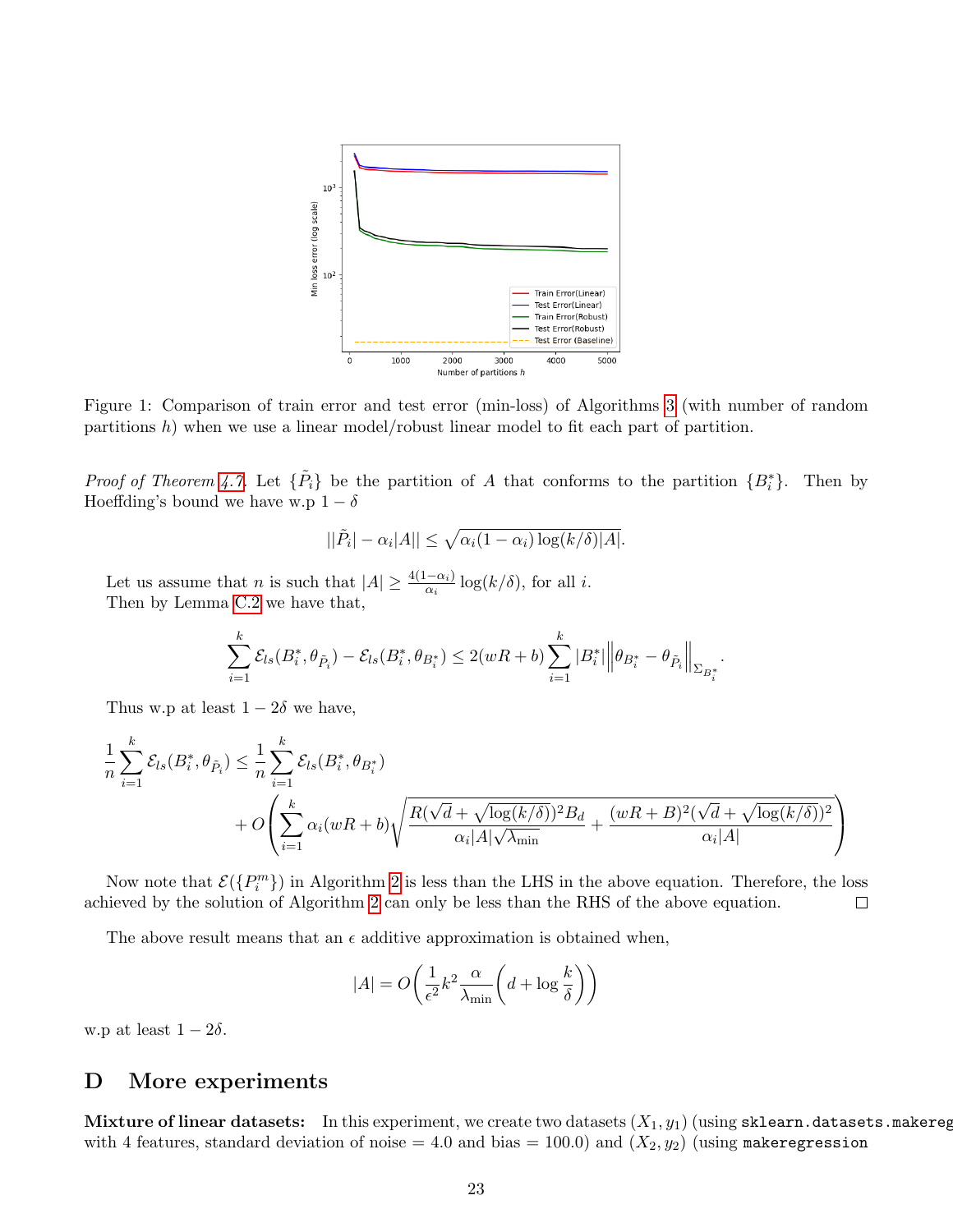|                                                                                                   |  | $\begin{array}{ c c c c c c c c } \hline \end{array}$ 10 $\begin{array}{ c c c c c } \hline \end{array}$ 10 $\begin{array}{ c c c c c } \hline \end{array}$ 10 $\begin{array}{ c c c c c } \hline \end{array}$ |  |
|---------------------------------------------------------------------------------------------------|--|----------------------------------------------------------------------------------------------------------------------------------------------------------------------------------------------------------------|--|
| Train Error   15.65   96.44   1350.22   2408.80<br>Test Error   15.35   94.35   1341.29   2380.27 |  |                                                                                                                                                                                                                |  |

<span id="page-23-1"></span><span id="page-23-0"></span>Table 4: Train/Test error (Min loss) of Algorithm [1](#page-6-0) for different initializations after 40 iterations

| Dataset | $_{\rm LR}$ | $\vert$ Alg 1 (Mean, Var) $\vert$ Alg 3 (Mean, Var) |               |
|---------|-------------|-----------------------------------------------------|---------------|
| Α       | 22.57       | (20.37, 10.02)                                      | (12.01, 0.21) |
| В       | 18806       | N/A                                                 | (5105, 51537) |
| С       | 15.34       | N/A                                                 | (7.24, 0.16)  |

Table 5: Mean (Mean) and Variance (Var) of min-loss on Training data generated from non-linear synthetic datasets. LR corresponds to a simple linear regression model and N/A implies that the algorithm did not converge in any implementation.

module from sklearn.datasets with 4 features, standard deviation of noise  $= 4.0$  and bias  $= 0.0$ ) generated according to two distinct noisy linear models. Subsequently we combine the datasets and shuffle the datapoints to create a single one  $(X, y)$ . We partition the dataset  $(X, y)$  intro training data (3200) datapoints) and test data (800 datapoints). We first design a baseline model as if an oracle provides us the information of which datapoint in  $(X, y)$  was generated according to which mode. In particular we fit two distinct linear regression models  $\beta_1, \beta_2$  on the training data restricted to  $(X_1, y_1)$  and  $(X_2, y_2)$ ; subsequently, we predict on the test data using the two linear regression models and compute the min-loss. Using this model, the mean-squared training error is  $15.256$  and the mean min-loss error on the test data is 17.013. Next, we compare the performance (min-loss on the train and test data) of Algorithm [3](#page-10-0) (averaged over 100 implementations and  $|A| = 150$ ) which is depicted in Figure [1.](#page-22-0) In Figure [1,](#page-22-0) we empirically compare the two possibilities namely the linear model and the robust linear model on each part of the partition. It is empirically quite evident that Algorithm [3](#page-10-0) when used with the robust regression model achieves a significantly better performance as compared to Algorithm [3](#page-10-0) used with the linear model. We also implement the AM algorithm (see Algorithm [1\)](#page-6-0) on this dataset. Here, we initialize  $\theta_1^{(0)}$  $\mathcal{L}_1^{(0)}, \theta_1^{(1)}$  by  $\beta_1 + \eta_1$ and  $\beta_2 + \eta_2$  where  $\eta_1, \eta_2$  are random vectors where each entry is generated independently according to a Gaussian with zero mean and variance  $\sigma^2$ . We vary  $\sigma$  and after 40 iterations, we compare the min-loss error (averaged over 15 implementations with  $\gamma = 0.1$ ) on the train and test datasets. We provide these results in Table [4.](#page-23-1)

More on other experiments: We provide some missing figures and other details from the experiments here. Table [5](#page-23-0) provides the training set min-losses for all the non-linear synthetic datasets. Table [6](#page-24-0) provides the datasets statistics for the movie lens dataset that we use.